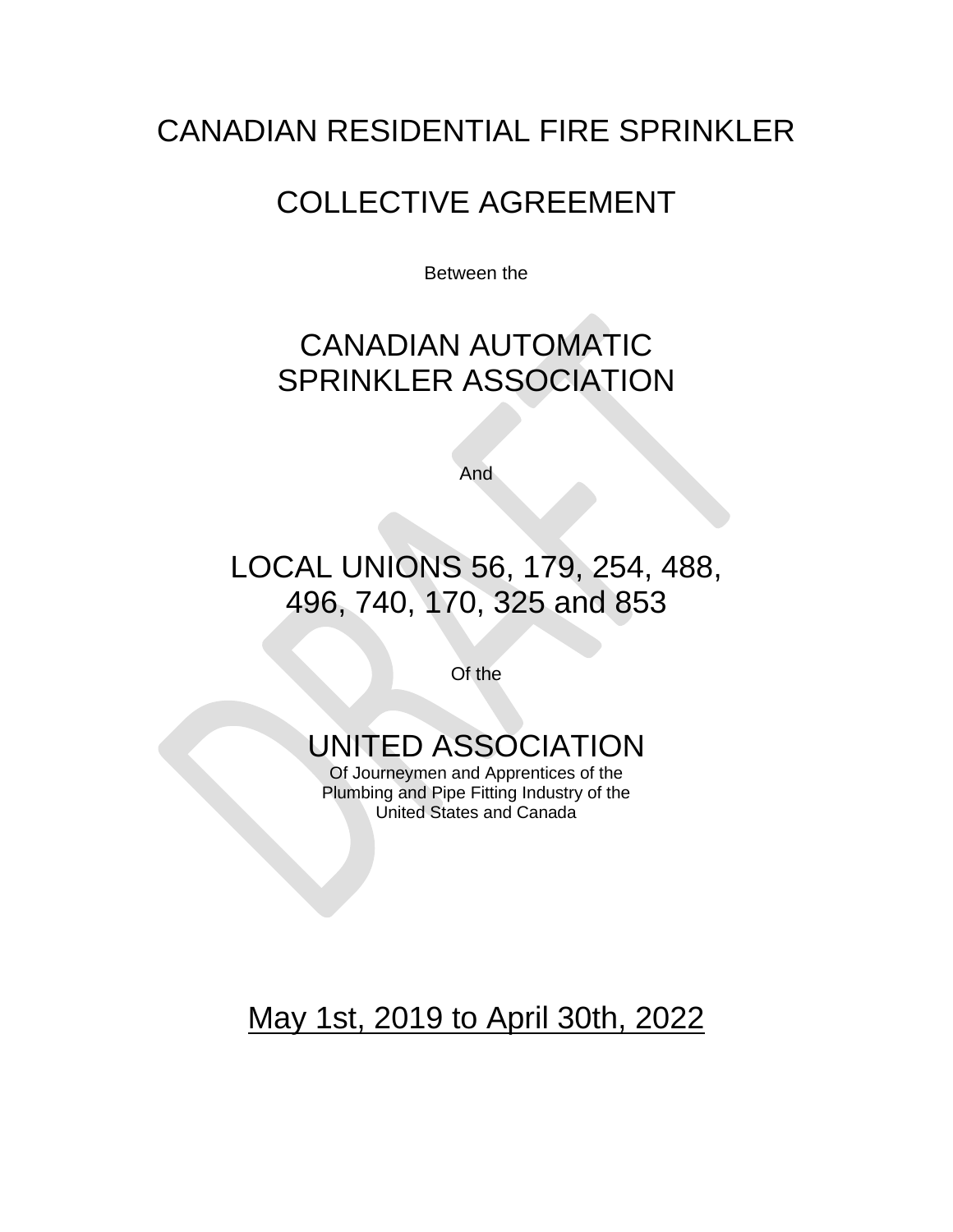# **INDEX**

## Article

## Page

| VIII. National Sprinkler Joint Training and Apprenticeship Committee (JTAC)  6 |  |
|--------------------------------------------------------------------------------|--|
|                                                                                |  |
|                                                                                |  |
|                                                                                |  |
|                                                                                |  |
|                                                                                |  |
|                                                                                |  |
|                                                                                |  |
|                                                                                |  |
|                                                                                |  |
|                                                                                |  |
|                                                                                |  |
|                                                                                |  |
|                                                                                |  |
|                                                                                |  |
|                                                                                |  |
|                                                                                |  |
|                                                                                |  |
|                                                                                |  |
|                                                                                |  |
|                                                                                |  |
|                                                                                |  |
|                                                                                |  |
|                                                                                |  |
|                                                                                |  |
|                                                                                |  |
|                                                                                |  |
|                                                                                |  |
|                                                                                |  |
|                                                                                |  |
|                                                                                |  |
|                                                                                |  |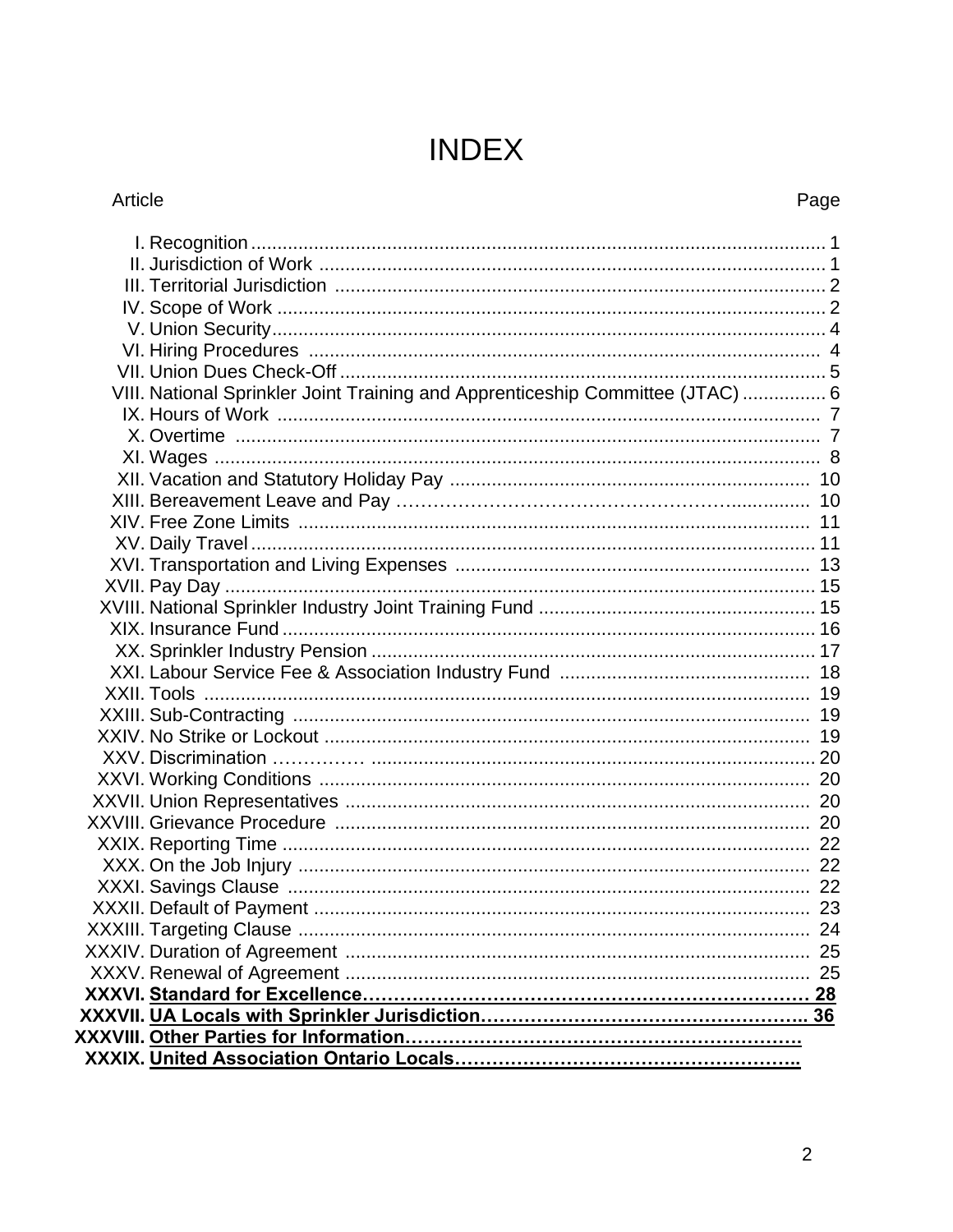## **COLLECTIVE AGREEMENT**

This Residential Fire Sprinkler Agreement made this **1 st day of May, 2019** by and between the Canadian Automatic Sprinkler Association for and on behalf of its members (hereinafter referred to as the Employer) and the United Association of Journeymen and Apprentices of the Plumbing and Pipe Fitting Industry of the United states and Canada, AFLCIO, CLC (hereinafter referred to as the "United Association, "Union" or UA") for and on behalf of Local Unions 56, 740, 325, 853, 254, 179, 488, 496, 170 and 324.

## **ARTICLE I RECOGNITION**

1.01 The Canadian Automatic Sprinkler Association for and on behalf of its Employer members and all other employing Employers becoming signatory hereto, recognize the Union as the sole and exclusive bargaining representative for all Journeyperson sprinkler fitters and their Apprentices in the employ of Employers and engaged in any and all work covered by this contract with respect to wages, hours, and other terms and conditions of the Agreement. The Union also recognizes the Canadian Automatic Sprinkler Association as the sole collective bargaining agency for its employing contractor members who contract for work which comes within the jurisdiction of the Union.

#### **ARTICLE II JURISDICTION OF WORK**

- 2.01 The territorial jurisdiction covered by this Residential Fire Sprinkler Agreement shall be determined by the United Association as set forth in the attached Appendices and may be established nationally on a province-by-province, or project-by-project basis, as determined necessary by the United Association for the term specified in the Appendices. The Territorial Jurisdiction covered by this Residential Fire Sprinkler Agreement will be Canada.
- 2.02 UA shall have jurisdiction of all Residential Fire Sprinkler work performed under this Agreement. No Local Union shall have territorial jurisdiction over Residential Fire Sprinkler work under this Agreement, except as specifically determined by the UA. The UA shall have the authority to reassign territorial jurisdiction at any time.
- 2.03 The union shall accept all materials by or for the Employer and the handling of such materials shall be performed by members of the Union, providing that all bench work and pipe fabrication is performed by members of the United Association.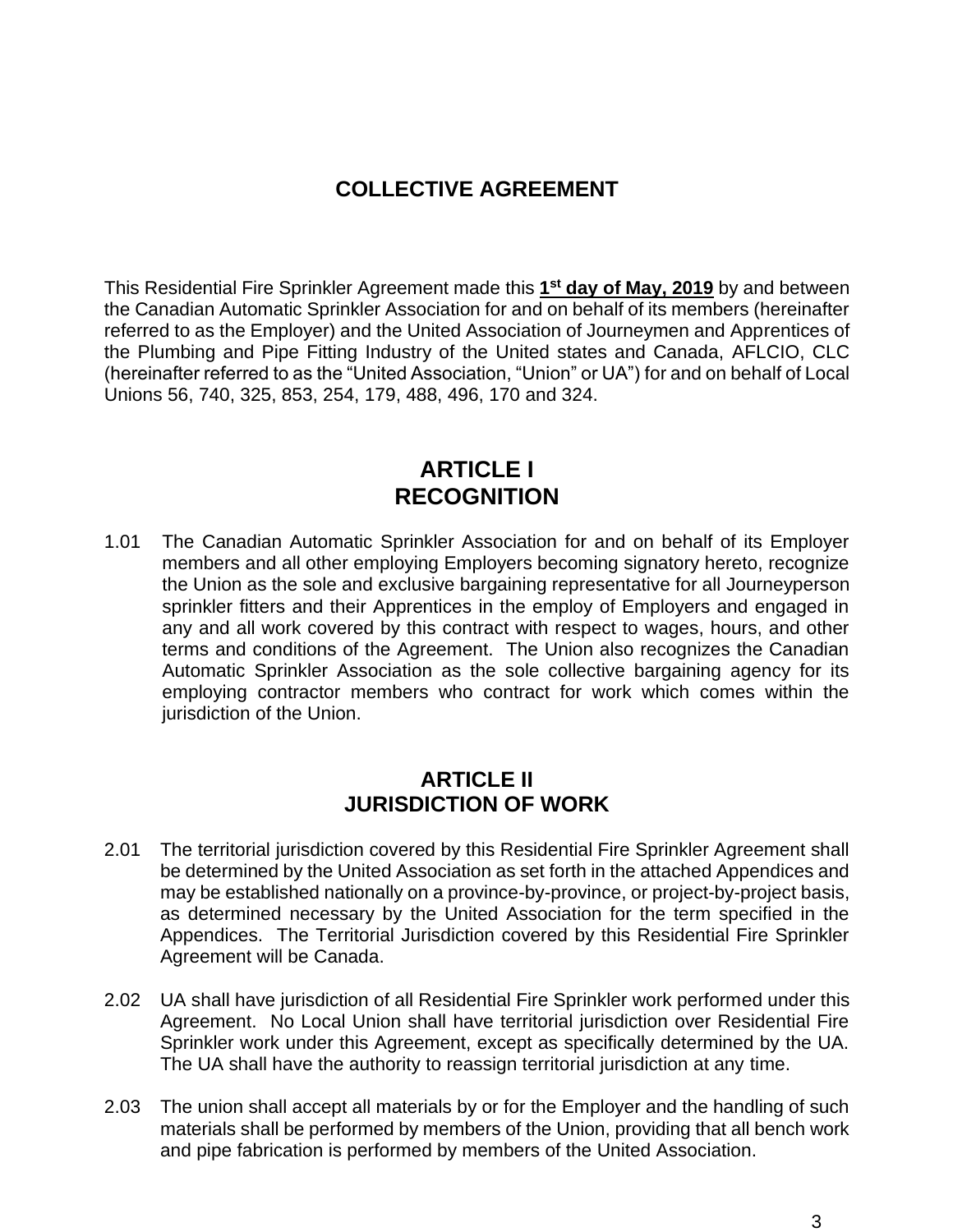#### **ARTICLE III TERRITORIAL JURISDICTION**

- 3.01 This Residential Fire Sprinkler Agreement applies to Canada, excluding the Province of Quebec, coming under the jurisdiction of its Local Unions where government legislation prevails.
- 3.02 The following outlines the territorial jurisdiction of Local Unions under the terms of this Agreement.

| Local Union 56:        | The Province of Nova Scotia                                                                                                                                                                                                                |
|------------------------|--------------------------------------------------------------------------------------------------------------------------------------------------------------------------------------------------------------------------------------------|
| Local Union 740:       | The Province of Newfoundland and Labrador                                                                                                                                                                                                  |
| Local Union 325:       | The Province of New Brunswick and Prince Edward Island                                                                                                                                                                                     |
| Local Union 853:       | The Province of Ontario.                                                                                                                                                                                                                   |
| Local Union 254:       | The Province of Manitoba                                                                                                                                                                                                                   |
| Local Union 179:       | The Province of Saskatchewan                                                                                                                                                                                                               |
| Local Union 488:       | The northern part of the Province of Alberta <i>i.e.</i> that potion of<br>the Province of Alberta north of parallel of latitude 52.15 running<br>east and west through the centre of the city of Red Deer, and<br>North West Territories. |
| Local Union 496:       | The southern part of the Province of Alberta <i>i.e.</i> that portion of<br>the Province of Alberta south of parallel of latitude 52.15 running<br>east and west through the centre of the city of Red Deer.                               |
| <b>Local Union 170</b> | The Mainland of British Columbia.                                                                                                                                                                                                          |
|                        |                                                                                                                                                                                                                                            |

#### **ARTICLE IV SCOPE OF WORK**

- 4.01 This Residential Agreement shall apply to all Residential Fire Sprinkler work which is defined as any work in connection with the installation and maintenance of fire sprinkler systems for residential dwelling occupancies up to a maximum of four stories in height above grade, including service, utility, storage, garage, and support units built in conjunction with the residential units. This type of work shall be performed by Journeypersons and Apprentices who shall be paid at the rate of compensation as per clause 11.01, Article XI. (see 5.01 C. for British Columbia Local 170)
- 4.02 This Residential Agreement shall apply to Residential Fire Sprinkler work for high rise residential buildings. This type of work shall be performed by Journeypersons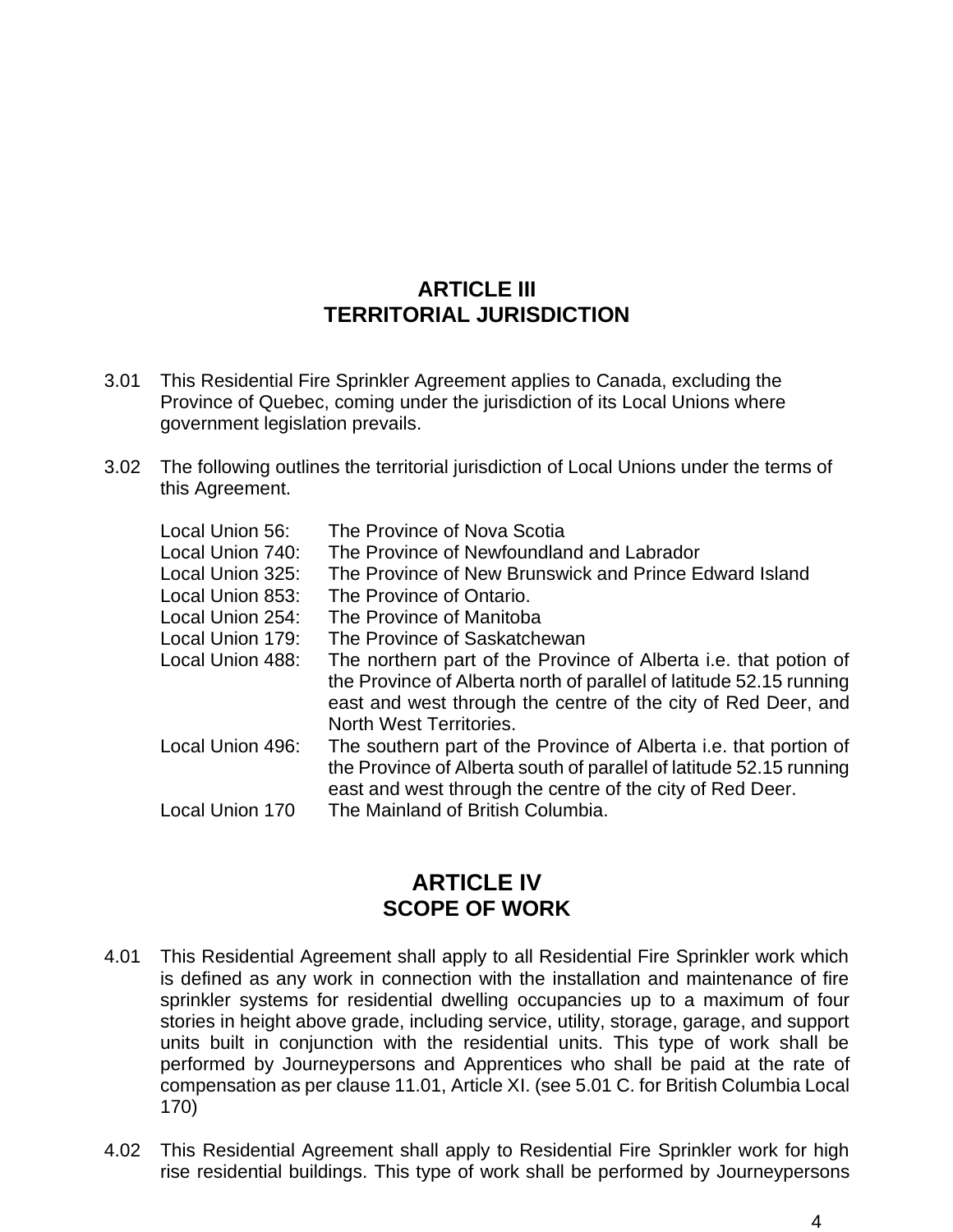and Apprentices who shall be paid at the rate of compensation as per clause 11.02, Article XII.

- 4.03 This Residential Agreement shall also include any and all Residential Fire Sprinkler work or work of a similar nature, within the jurisdiction of the United Association, as mutually agreed by the parties.
- 4.04 This Residential Agreement shall apply to Residential Fire Sprinkler work for Retirement Homes but does not pertain to buildings that are regulated as Long-Term Care Facilities. This type of work shall be performed by Journeypersons and Apprentices who shall be paid at the rate of compensation as per clause 11.02, Article Xl.

For the purposes of determining the buildings that fall under this article Retirement Homes shall be classified as the following:

Any Structure Provincially designated as a Retirement Home and or:

(a) that is occupied primarily by persons who are 65 years of age or older,

(b) where the operator of the home makes at least two care services available, directly or indirectly, to the residents defined below which are utilized by the majority of the residents.

Care services consist of the following:

(1) a prescribed health care service provided by a member of a college as indicated by provincial regulations.

- (2) administration of a drug, as defined by provincial regulations
- (3) assistance with feeding
- (4) assistance with bathing
- (5) continence care
- (6) assistance with dressing
- (7) assistance with personal hygiene
- (8) provision of a meal
- (9) any other service prescribed as a care service by provincial regulation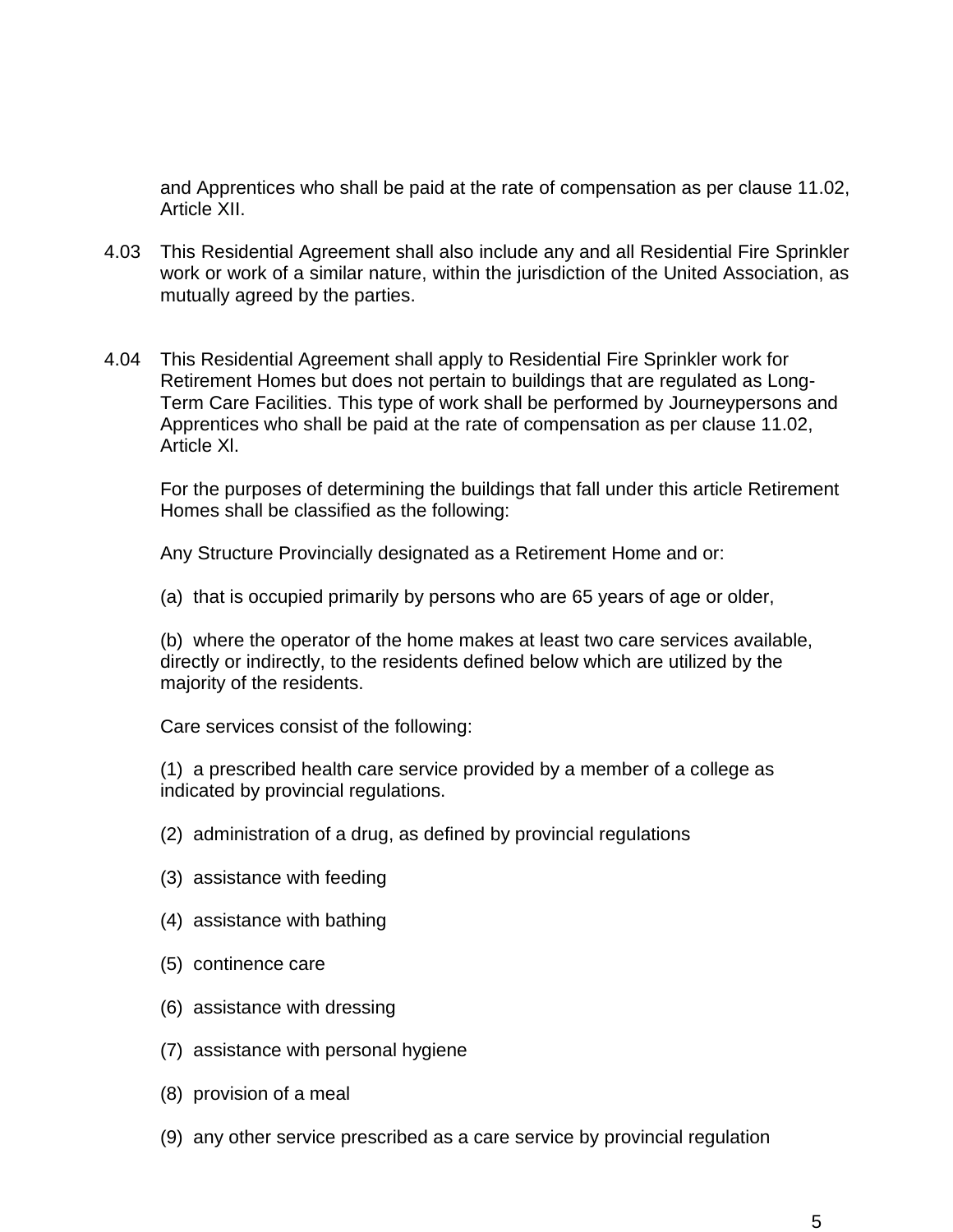(10) any other service prescribed as a care service on a continual basis. Also needs clear definition.

## **ARTICLE V UNION SECURITY**

- 5.01 The Employer will employ as Employees, members of the Union in the performance of Residential Fire Sprinkler work within the scope of this Residential Fire Sprinkler Agreement and will continue in its employ only Employees who are members in good standing with the Union.
- 5.02 Members of the Union will not be permitted to work for any Employer unless he receives equal conditions, wages and benefits as provided for in this Residential Fire Sprinkler Agreement.
- 5.03 Members of the Union will not be permitted to work for any Employer who is not a signatory of this Residential Fire Sprinkler Agreement.
- 5.04 If the Union is requested to dispatch workers to an Employer whom there has been no referral under this current Agreement, the Union will promptly notify C.A.S.A., and further will ensure that the Employer becomes immediately signatory thereto, either by signing the agreement or a letter of understanding.

#### **ARTICLE VI HIRING PROCEDURES**

- 6.01 The Employer agrees to engage Employees through the services of the Union office having jurisdiction and will not engage any person until a dispatch slip from the Union office is presented or clearance is obtained from the Union office. The Employer shall have the right to name hire any unemployed member in good standing of the Local Union having jurisdiction and will be provided with a dispatch slip by the Union. The Employer shall have the right to determine the competency and qualifications of such Employees.
- 6.02 If, upon request, the union is unable to supply the required number of Employees, the Employer may secure them from other sources, provided however, that such Employees procured from other available sources shall be required by the Employer to join the Union within 15 days, if qualified and hired in accordance with clause 7.01, Article VII. Employees must meet the educational qualifications of the respective Local Joint Training and Apprenticeship Committee.
- 6.03 The Employer shall not discriminate against any Employee by reason of the Employee's age, membership in the Union or the Employee's participation in its lawful activities but may discharge any Employee for just and sufficient cause.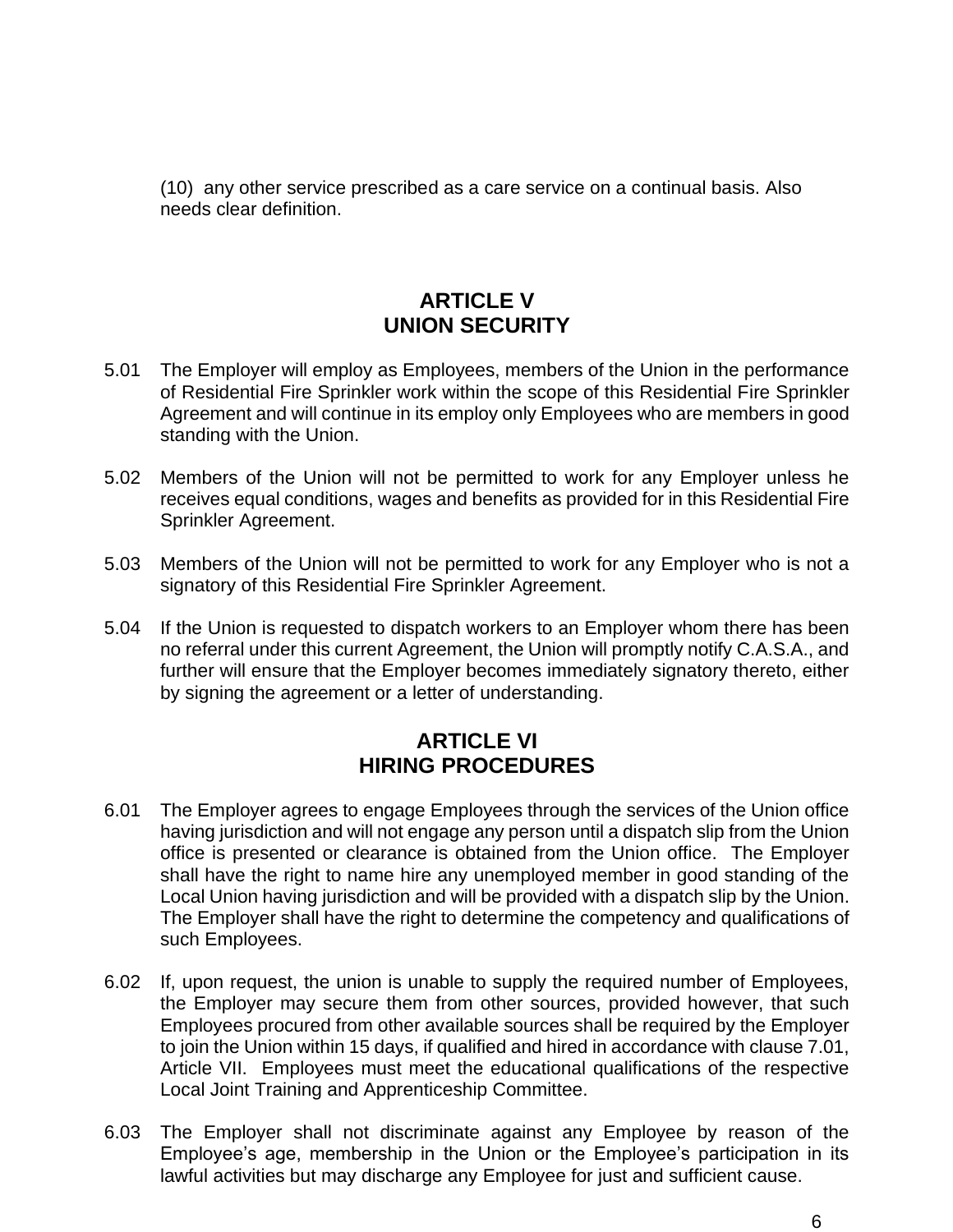6.04 At the discretion of the Local Joint Training and Apprenticeship Committee, where Apprentices are unemployed, the employer shall not be allowed to hire new Apprentices.

#### **ARTICLE VII UNION DUES CHECK-OFF**

- 7.01 The Employer shall, as a condition of employment, deduct union dues from the pay of all Employees covered by this Agreement. The Employer also agrees on presentation of an authorization from the Employee, to deduct initiation fees.
- 7.02 All such dues shall be deducted from the Employee's first pay of each month and shall be remitted to the Secretary/Treasurer of the Local Union having jurisdiction, by the  $15<sup>th</sup>$  of the month following, with a list of names and social insurance numbers of Employees for whom dues have been deducted, together with a cheque covering the amount so deducted. Contractors who have no hours to report under this Collective Agreement are required to file a "nil report" declaring such hours.
- 7.03 Employers who fail to remit dues or contributions to trust funds within the time limits set forth in the Agreement will have their Employees removed from the job site fourteen (14) days after the due date. This clause will not be deemed a violation of this Agreement.
- 7.04 In zones listed hereunder where the Local Union has a fund or funds set up, the Employer further agrees to pay same on an hours worked basis for all Employees covered by this Agreement, with such hours accumulating for a one month period and being submitted to the appropriate Local Union before the 15th of the month following, along with a list of Employees names and Social Insurance Numbers and a cheque covering the hours so listed as per the applicable wage schedule.
- 7.05 For each hour worked there shall be a deduction of \$0.20. This shall be remitted as follows. All provisions to be out of package.

\$0.05 to U.A. Canadian Training Fund, remitted to the National JTAC.

\$0.05 to U.A. Organizing & Promotion Fund, remitted to the National JTAC.

\$0.10 to the Local Union remitted to Local Unions.

7.06 Should a Local Union decide to reallocate monies from wages to other funds, after the signing of the Agreement and prior to the expiry of the Agreement, such reallocation of monies shall be allowed twice annually, only on May 1<sup>st</sup> and November 1<sup>st</sup>. Such notice of reallocation of money would have to be forwarded to the C.A.S.A. office no later than ninety (90) days prior to the above dates and must be accompanied by revised Wage Schedules.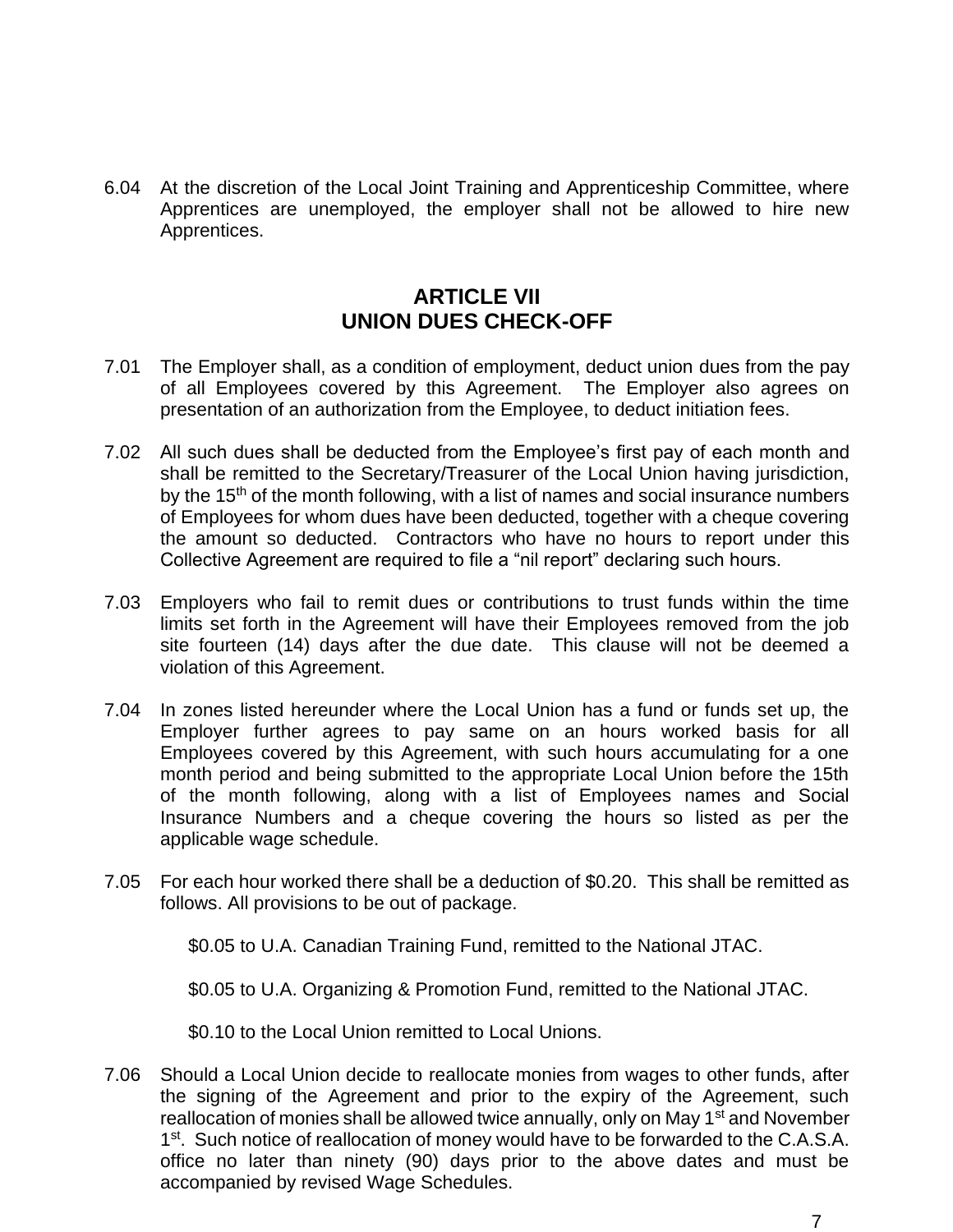7.07 Each wage schedule for the respective Locals is attached as an Appendix I to this Agreement and shall have a standardized format consistent for all Provinces.

#### **ARTICLE VIII NATIONAL SPRINKLER INDUSTRY JOINT TRAINING & APPRENTICESHIP COMMITTEE (JTAC)**

- 8.01 All probationary Apprentices, upon securing employment within the industry, shall be issued a referral/dispatch slip by the Union for a probationary period of three (3) months. This probationary period will be registered by the local union and recognized nationally by all parties of the collective agreement.
- 8.02 In order to ensure the Residential Fire Sprinkler Industry of an adequate supply of qualified Journeypersons and Apprentices, the Employer and the Union agrees to maintain the National Sprinkler Industry Joint Training and Apprenticeship Committee of Canada.
- 8.03 The selection of Apprentices prior to employ shall be the full responsibility of the Local Union or the employer subject to clause 6.01 of Article VII.
- 8.04 It shall be the responsibility of the National Sprinkler Industry Joint Training and Apprenticeship Committee to establish the necessary mandatory courses for the advancement and up-grading of Journeymen in the industry.
- 8.05 All Apprentices and Journeypersons as a condition of employment agree to accept the course of training, either by school or correspondence, provided by the National Sprinkler Industry Joint Training and Apprenticeship Committee.
- 8.06 All Apprentices shall be governed by rules and regulations established by the National Sprinkler Industry Joint Training and Apprenticeship Committee.
- 8.07 The ratio of Journeypersons and Apprentices on site shall be determined by Provincial Legislation.
- 8.08 Should the demand for workers exceed the ability of the Local Union to supply, the union will not restrict the Employer from hiring under clause 6.02 of Article VI - Hiring Procedures.
- 8.09 In cases where unemployment is beyond the control of Apprentices, no bar or restriction shall be imposed upon such Apprentices from continuing in the course of study established by the National Sprinkler Industry Joint Training and Apprenticeship Committee.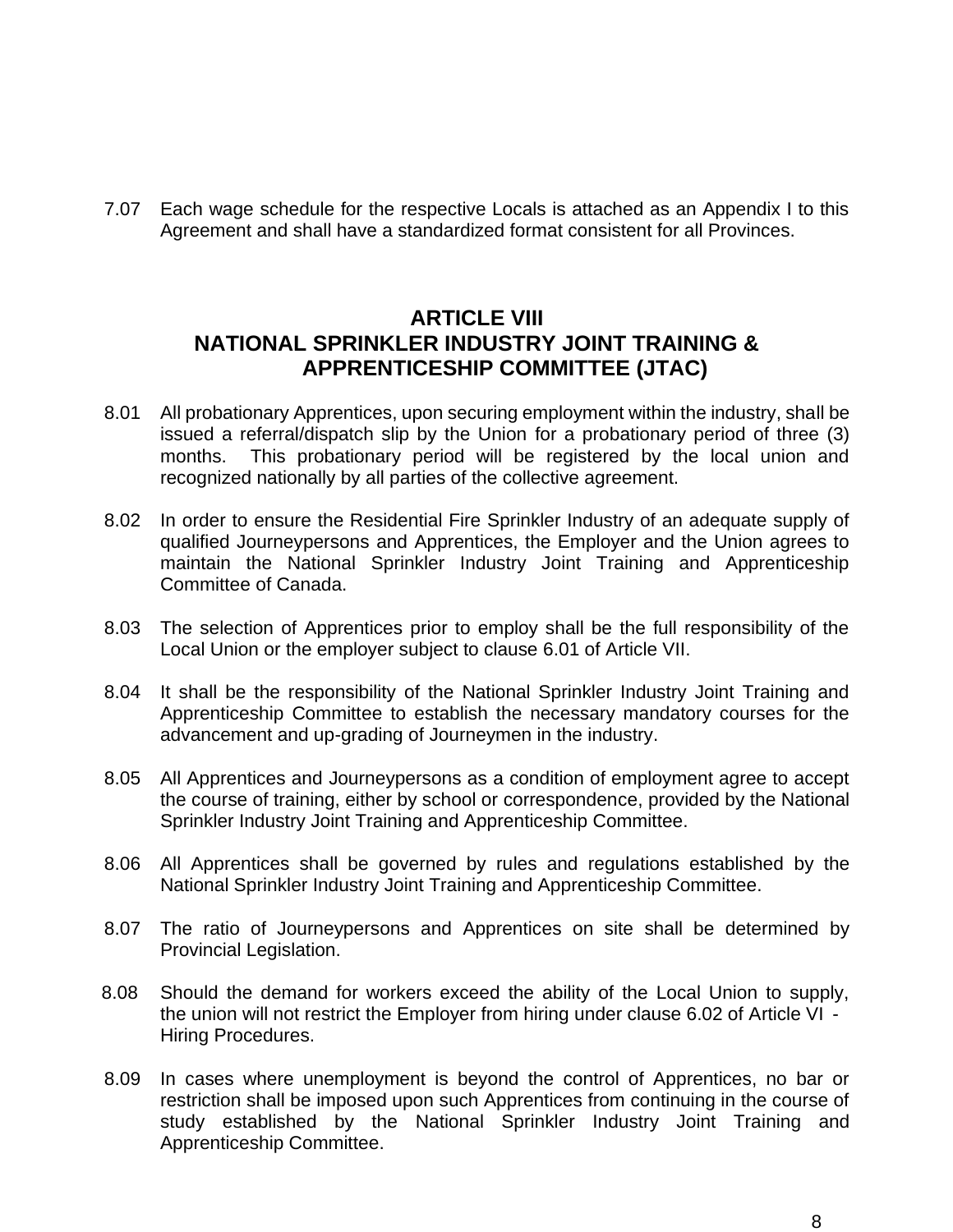## **ARTICLE IX HOURS OF WORK**

9.01 Forty (40) hours shall constitute the standard work week. Eight (8) consecutive hours shall constitute a standard workday with such eight hours being worked between the hours of 7:00 a.m. and 7:00 p.m. Monday to Saturday inclusive, based on the mutual consent of the Employee and the Employer.

#### **ARTICLE X OVERTIME**

- 10.01 All work executed in excess of eight (8) hours per day from Monday to Saturday shall be considered overtime.
- 10.02 All work performed in excess of forty (40) hours per week will be considered overtime and paid at a rate of "time and a half" (1½) the regular rate.
- 10.03 All work performed on Sundays and the following recognized statutory holidays shall be paid for at "double (2) time" the regular rate.

New Year's Day (N) **Civic Holiday (N)** Civic Holiday (N) Family Day **(N) Canada Day (N)** Good Friday **(N)** B.C.Day Thanksgiving Day **(N)** Remembrance Day **(N)** Christmas Day **(N)** Boxing Day **(N)** Heritage Day (Alberta only) Easter Monday (B.C. only) Victoria Day **(N)** Labour Day **(N)** Friday before B.C. Day (B.C. only) Friday before Labour Day (B.C. only) Louis Riel Day (Manitoba Only)

- 10.04 Should any of the above holidays fall on a Saturday or Sunday, the following Monday will be observed. No work shall be performed on Labour Day, except for the preservation of life or imminent danger of property. Should Christmas day fall on a Saturday or Sunday, the following Monday and Tuesday will be observed.
- 10.05 If a holiday is proclaimed by law, Federal or Provincial, on any day during the calendar year it shall be deemed to be recognized as a holiday and added to the list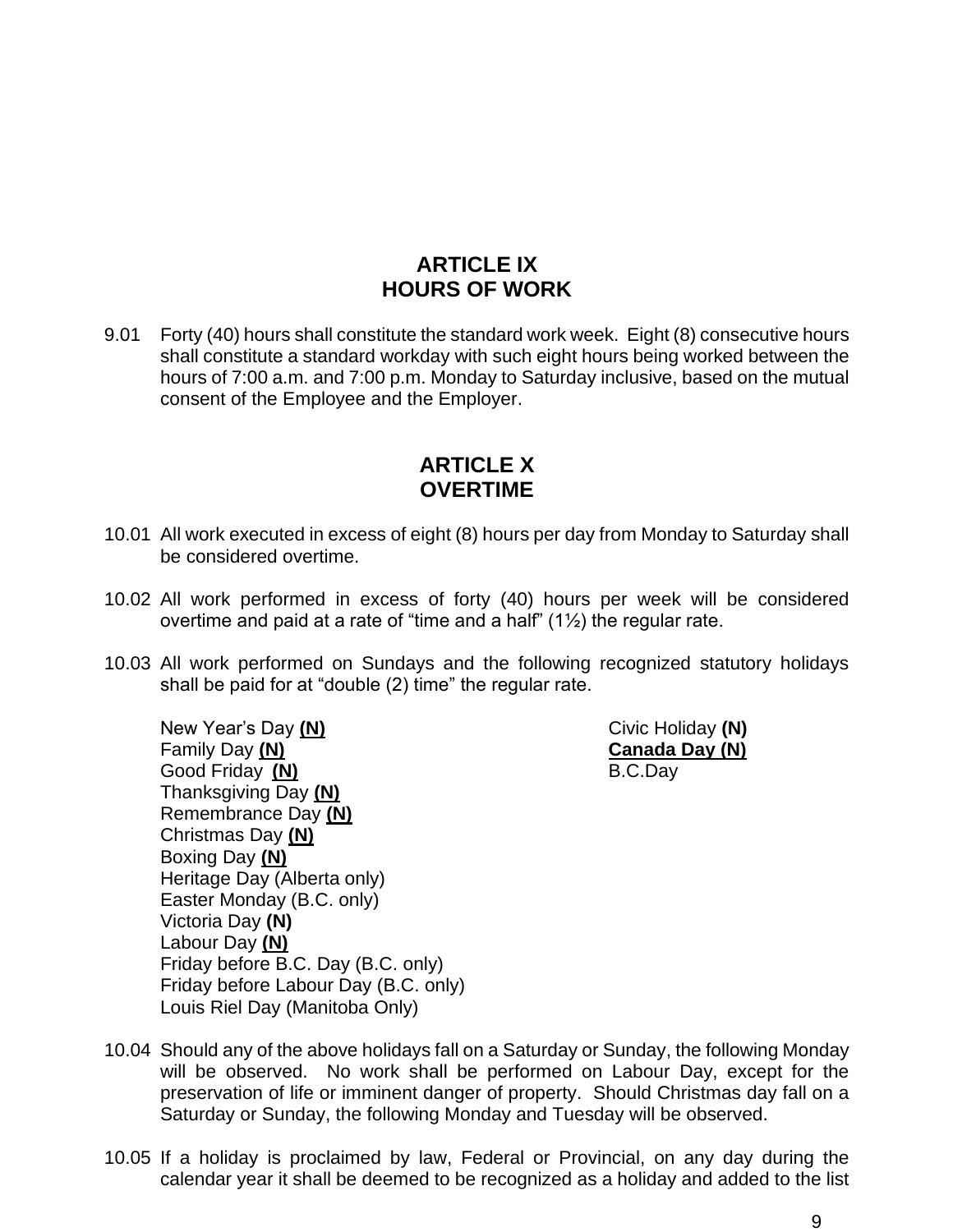of holidays named in this Collective Agreement and subject to the terms and conditions to this Agreement. Any legislative provision that arises in any Province, all benefits and vacation will be out of the "Total Wage Package" contained in this agreement.

10.06 If Remembrance Day is not designated by provincial law that it is compulsory to celebrate same on a given day, the Employer and the Business Manager of the Local Union having jurisdiction may mutually agree to designate an alternate day.

#### **ARTICLE XI WAGES**

11.01 The Total Residential Wage Package to be paid to all Residential Journeypersons for Residential Fire Sprinkler work for non-transient residential dwelling occupancies up to a maximum of four stories in height above grade, as described in clause 4.01, Article IV, shall be as follows:

| Local           | May 1,2019 | MAY 1, 2020 | MAY 1, 2021 |
|-----------------|------------|-------------|-------------|
| 740             | \$53.56    | \$54.43     | \$55.52     |
| 325             | \$50.10    | \$51.10     | \$52.11     |
| 853 Metro       | \$62.69    | \$64.03     | \$65.36     |
| 853 Cent.       | \$61.12    | \$62.40     | \$63.68     |
| <b>853 East</b> | \$60.36    | \$61.62     | \$62.88     |
| 853 West        | \$59.88    | \$61.12     | \$62.38     |
| 254             | \$57.38    | \$58.13     | \$58.88     |
| 179             | \$53.75    | \$54.25     | \$54.75     |
| 488             | \$53.53    | \$54.60     | \$55.69     |
| 496             | \$53.53    | \$54.60     | \$55.69     |

11.02 The Total Residential Wage Package to be paid to all Residential Journeypersons for Residential Fire Sprinkler work for high rise residential buildings, as described in clause 4.02, Article IV shall be as follows:

| Local       | May 1, 2019 | MAY 1, 2020 | MAY 1, 2021 |
|-------------|-------------|-------------|-------------|
| 740         | \$53.36     | \$54.43     | \$55.52     |
| 325         | \$50.10     | \$51.10     | \$52.11     |
| 853-Metro   | \$65.29     | \$66.69     | \$68.09     |
| 853-Eastern | \$62.84     | \$64.16     | \$65.48     |
| 853-Central | \$63.64     | \$64.98     | \$66.32     |
| 853-Western | \$62.33     | \$63.64     | \$64.95     |
| 254         | \$57.38     | \$58.13     | \$58.88     |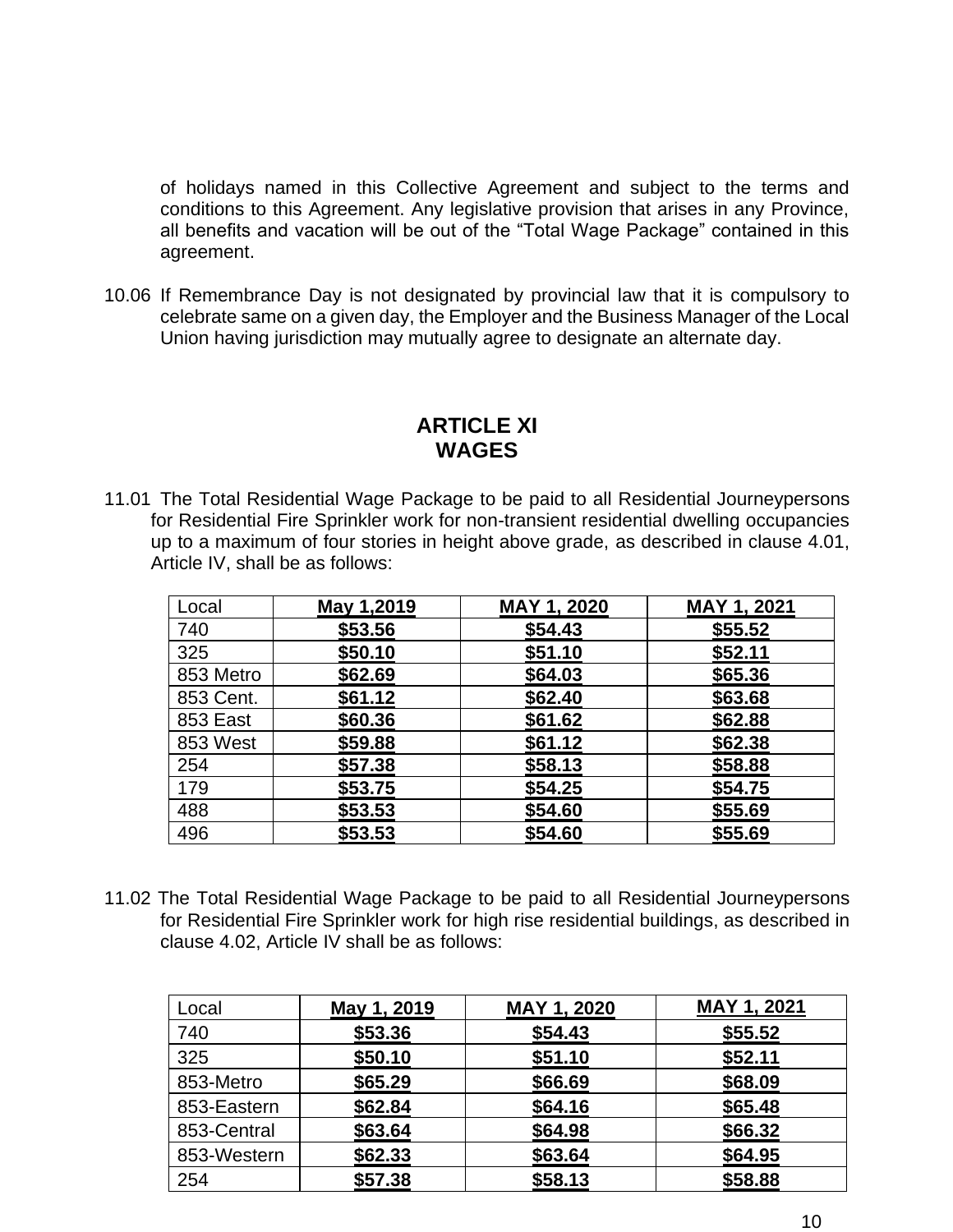| 79  | \$58.55 | \$59.05 | \$59.55 |
|-----|---------|---------|---------|
| 488 | \$53.53 | \$54.60 | \$55.69 |
| 496 | \$53.53 | \$54.60 | \$55.69 |

11.03 Apprentices shall be paid a progressively increasing rate of wages based on the following schedule:

> The first three (3) cumulative months of employment shall be a probationary period, during which 50% of a Journeyperson's applicable wage rate will apply.

> After successful completion of the probationary period (3 months), 50% of the Journeyperson's applicable wage rate will apply.

> After successful completion of the first year's Apprentice Period, 60% of the Journeyperson's applicable wage rate will apply.

> After successful completion of the second year's Apprentice Period, 70% of the Journeyperson's applicable wage rate will apply.

> After successful completion of the third year's Apprentice Period, 80% of the Journeyperson's applicable wage rate will apply.

> After successful completion of the fourth year's Apprentice Period, full Journeyperson's rate of pay will apply after obtaining Journeyman status.

- 11.04 The Apprentice shall be paid the applicable increase from the anniversary date of the Employee's employment in the industry. The increase shall be contingent upon successful completion of the Employee's Apprenticeship year. The anniversary date of the Employee's employment is not the end of the Employee's probationary period or the day he is initiated into the Union. The Apprenticeship year shall be defined as a minimum of 1800 hours.
- 11.05 In Provinces which have not established a training program, such Apprentices employed in those provinces will be paid the applicable increase in pay on the anniversary date of their employment in the industry in accordance with the percentages of Journeyman's wage rate specified above.
- 11.06 Agree to discuss Low-Rise Residential Standard Dwelling Unit Wage Rate (SDUR) with a committee to report 90 days of the signing of the contract for inclusion in this agreement which will be covered by a Letter of Understanding.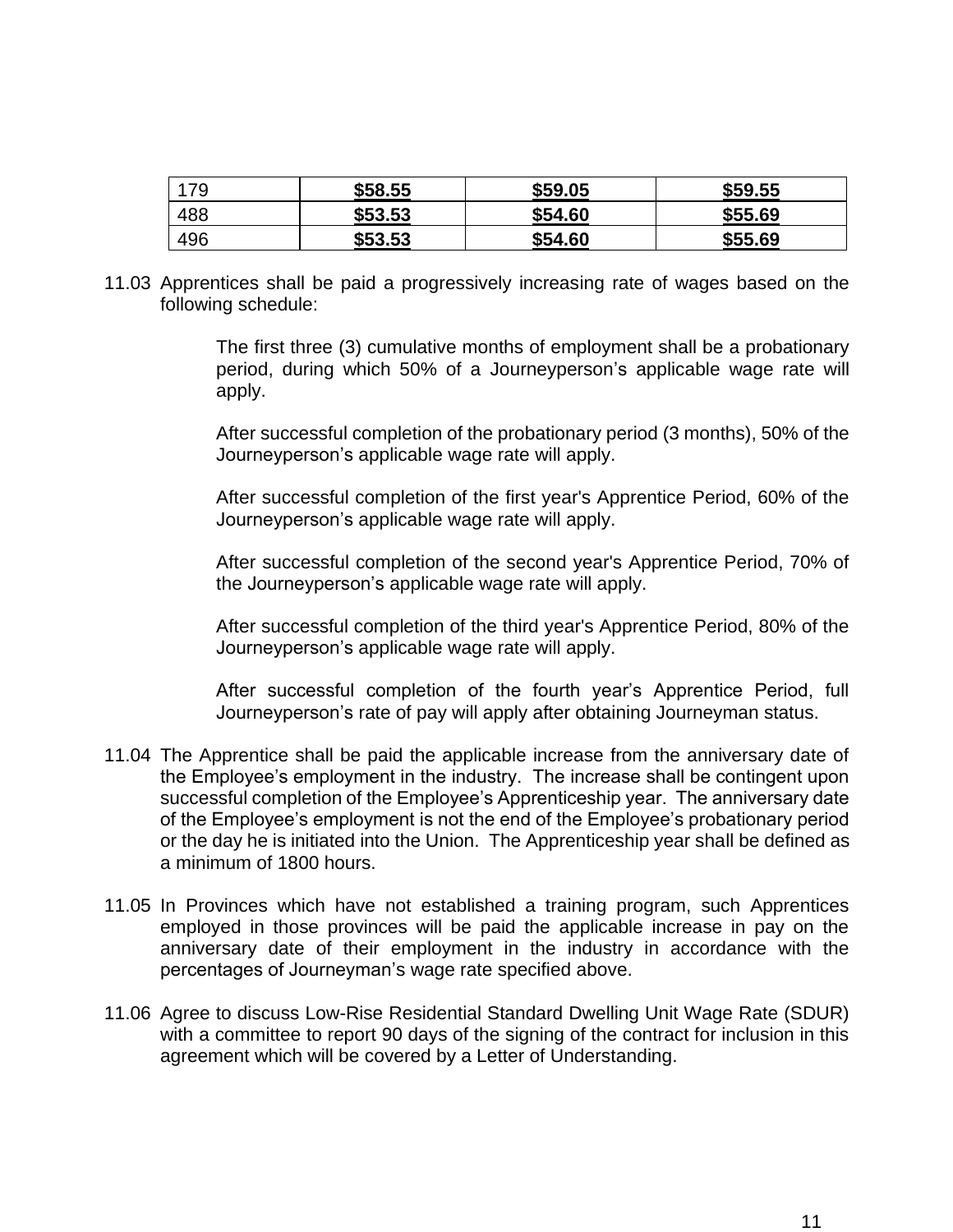#### **ARTICLE XII VACATION AND STATUTORY HOLIDAY PAY**

- 12.01 Vacation pay shall be paid at the rate of 6% of the gross hourly pay earned. Statutory holiday pay shall be paid at the rate of 4% of the gross hourly pay earned to cover statutory holidays.
- 12.02 Gross earnings shall not include contributions to funds. Vacation pay at 6% and Statutory holiday pay at 4% will be included in an Employee's weekly wages, with income tax deducted weekly and out of the package.
- 12.03 The members of the union should cooperate with Employers in arranging their vacations previous to the vacation period.
- 12.04 Saskatchewan members upon completion of 10 years of service shall receive 12% vacation and statutory holiday pay.

#### **ARTICLE XIII BEREAVEMENT LEAVE AND PAY**

13.01**An apprentice or journeyperson employee will be granted up to three (3) full days leave of absence with pay between Monday and Friday inclusive in the event of the death of a member of his or her family, which shall be limited to husband, wife, parents, children, sister, brother, grandparents, mother-in-law or father-in-law.**

**Such possible day or days' leave of absence shall be between the day of death and the day of internment or celebration of life. If this article is less than applicable Provincial Legislation shall apply.**

#### **ARTICLE XIV FREE ZONE LIMITS**

- 14.01 For the purpose of defining travel time, travel expenses and living expenses in this Agreement, the following free zone limits shall apply, "Free Zones are also applicable when the Employee's place of residence and the job site where they are dispatched to work are both located within a 25 kilometer radius of the City Hall for that City or Town:.
	- (A) In Ontario, the Free Zone Limits shall be a 35 kilometer radius from the City Hall in each City or Town where the "Shop" is established and employees are dispatched from, to the project which employees will be dispatched to work at.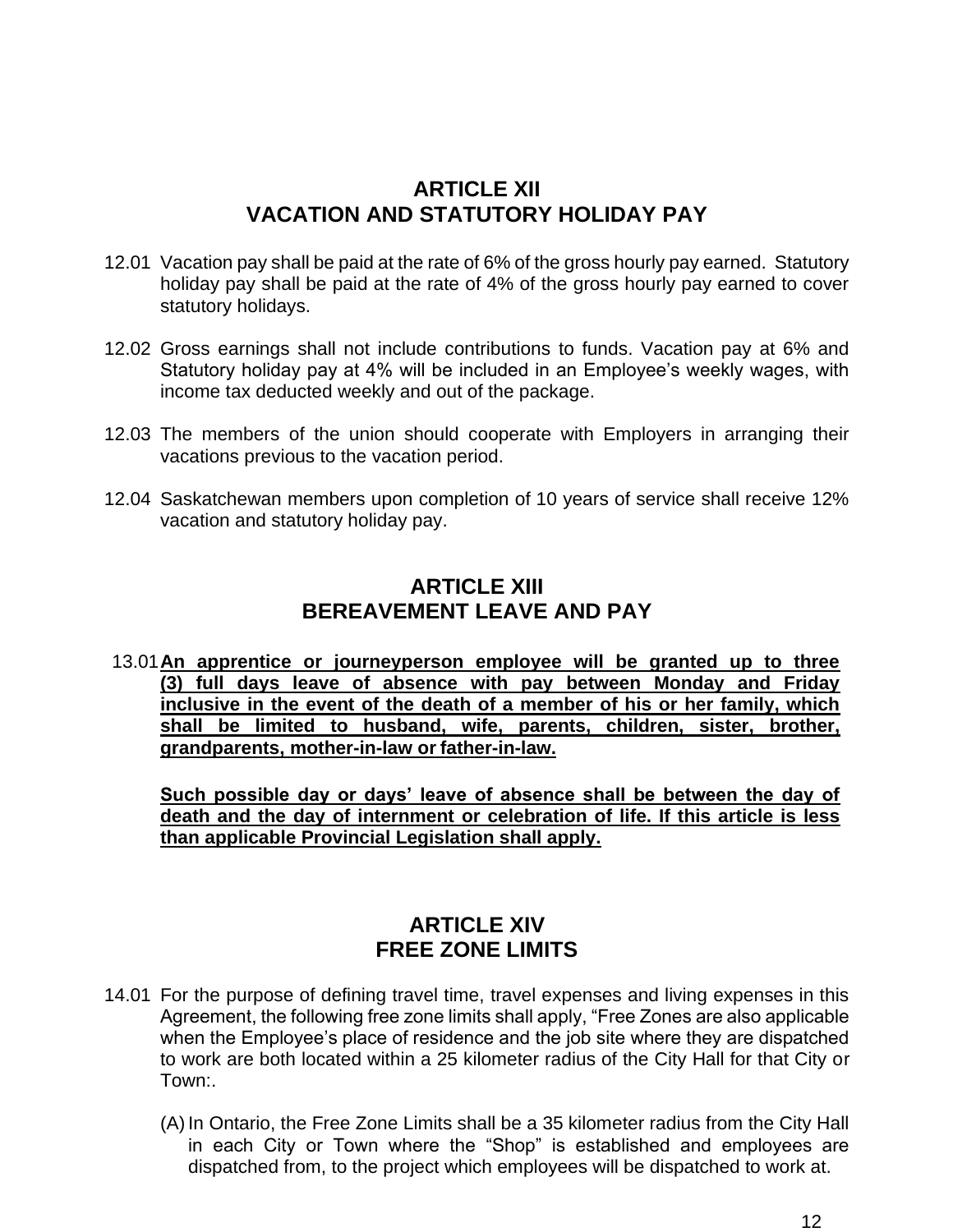- (B) The Free Zone Limit for the Halifax Regional Municipality (former cities of Halifax and Dartmouth) shall be (40) forty road kilometers from the center of Angus L. MacDonald Bridge. Any company that has a CASA registered shop/office outside the above zone, shall follow the same rules on travel using the shop as the center.
- (C)The Free Zone limit for Winnipeg shall be inside the Perimeter Highway.
- (D)In Alberta, the Free Zone Limits shall be up to fifty (50) road kilometers from city center of Edmonton and Calgary. In Saskatchewan, the Free Zone Limits shall be up to fifty (50) road kilometers from the city centers of Saskatoon and Regina.
- (E) The city limits other than "A", "B", "C", and "D" above where the shop of the Employer is established and employees are dispatched.

#### **ARTICLE XV DAILY TRAVEL**

- 15.01 CASA and the UA shall examine, during January of each year of the Collective Agreement, the information published by Canada Revenue Agency respecting the vehicle allowance amounts that will not be treated as taxable income, and that will be permitted as business expense for employers. Such information normally establishes a maximum rate for the first 5,000 kilometers and a lower rate for additional kilometers. CASA and the UA shall determine a rate that is midway between those two rates. The above vehicle allowance rates shall be adjusted, effective on the first pay period following May 1 of each year, to the rate so determined by CASA and the UA. The Province of Ontario shall maintain the provisions of Article 1**5**.02, Article 1**5**.03 and 1**5**.04 – the rate shall change to that established between CASA and the UA above.
- 15.02 In Ontario only, the following flat rates are payable only in the zone in which the project is located. Should the Employee be required by the Employer to work in more than one zone in a work day then the higher rate shall be paid. Travel time is the responsibility of the Employee and is included in these rates. When Employees are required by the Employer to travel to a job outside the Free Zone Limits, the Employer shall pay travelling expense on the basis of \$31.95 per day when travelling over 35 and up to a 80 kilometer radius from the City Hall in each City or Town where the shop is established and employees are dispatched from to the project employees will be dispatched to work at.

When Employees are required by the Employer to travel to a job outside the Free Zone Limits, the Employer shall pay travelling expense on the basis of \$81.65 per day when travelling over 80 and up to a 105 kilometer radius from the City Hall in each City or Town where the Shop is established and employees are dispatched from to the project employees will be dispatched to work at.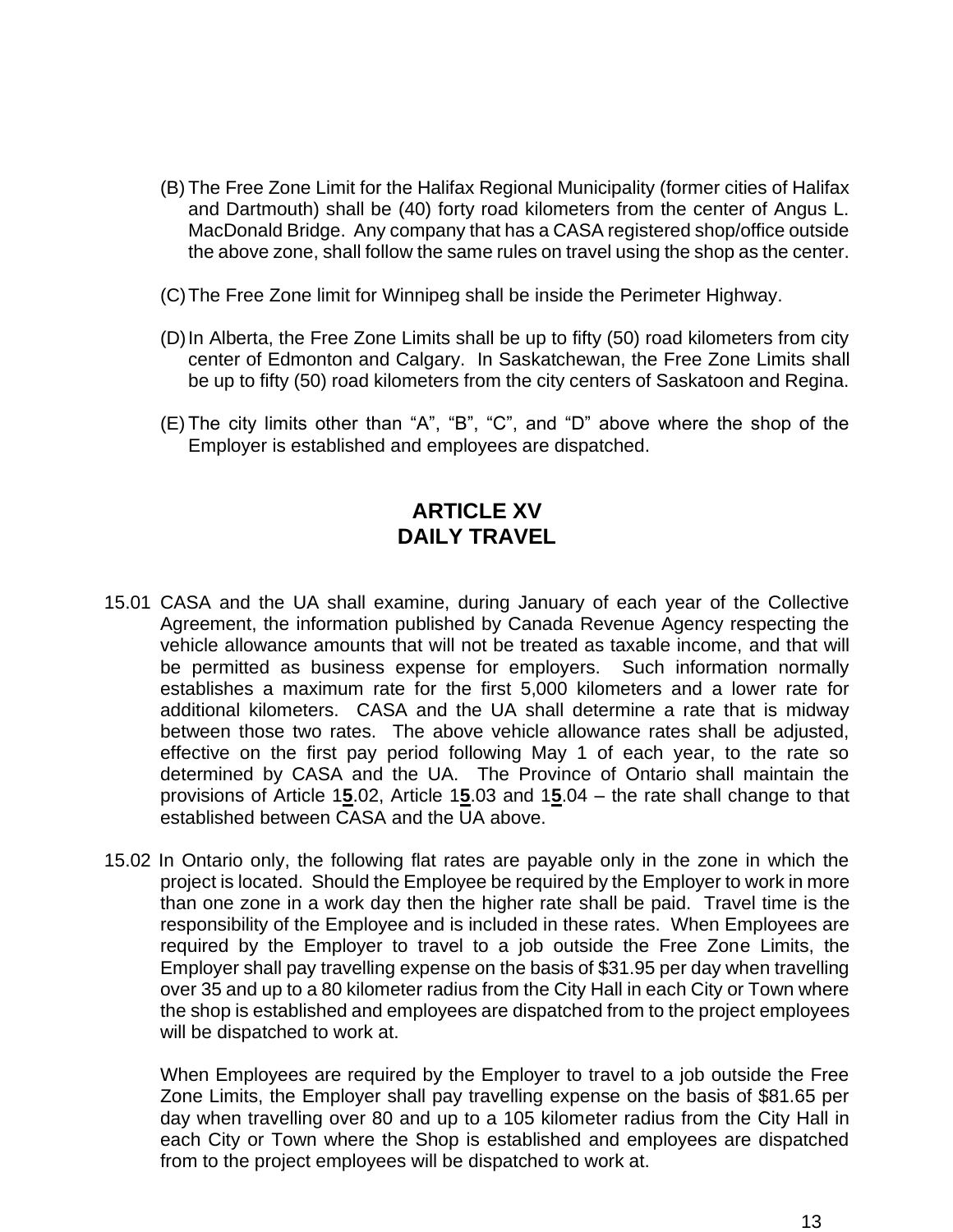- 15.03 When travelling job to job during regular working hours, on the instructions of the Employer, within or outside the Free Zone Limits, expenses shall be paid at the rate established between CASA and the UA in 1**5**.01 per kilometer plus time required to travel.
- 15.04 When projects are located outside a city, town or village and are on a subsistence basis and employees are required to travel to and from the project, the employees shall receive the rate established between CASA and the UA in 1**5**.01 per kilometer to and from the project. This allowance shall be based on the shortest normally travelled route, from the project to the nearest suitable accommodation where the employee(s) can be domiciled.
- 15.05 In the Province of Nova Scotia employees working outside the free zone of Halifax and Dartmouth up to seventy kilometers (70) from the free zone shall be paid a mileage rate as stated in paragraph 1**5**.01.
- 15.06 In NB the parties agree to the clarification that the travel allowance and living expenses shall be from the employee's residence to the job site.
- 15.07 When employees are required by the employer to travel to jobs where no free parking exists, within walking distance, parking expenses will be reimbursed at lowest possible rates with the provision of original receipt.

## **ARTICLE XVI TRANSPORTATION AND LIVING EXPENSES**

16.01 In all zones excepting the Provinces of Ontario, Alberta, Saskatchewan and Manitoba, when employees are required by the Employer to travel to a job outside the free zone limits where they cannot return daily, the Employer shall pay living expenses on **May 1, 2019 - \$127.00, May 1, 2020 - \$131.00, May 1, 2021 - \$135.00** per day based on seven (7) days per week. In areas where room and board cannot be obtained for this amount, then the Employer will compensate employees for expensed after receipts have been submitted.

In the Provinces of Saskatchewan and Alberta, when employees are required by the Employer to travel to a job up to two hundred (200) road kilometers outside the city center, or in Manitoba, outside the free zone limits where they cannot return home daily, the Employer shall pay living expenses **May 1, 2019 - \$147.00, May 1, 2020 - \$151.00, May 1, 2020 - \$155.00** for each day worked. On jobs located over two hundred (200) road kilometers outside the free zone limits (Manitoba) or City Center (Saskatchewan/Alberta), expenses shall be paid on the basis of seven (7) days per week. Excepting when the employees must stay in a camp then expenses will be paid on the basis of seven (7) days per week.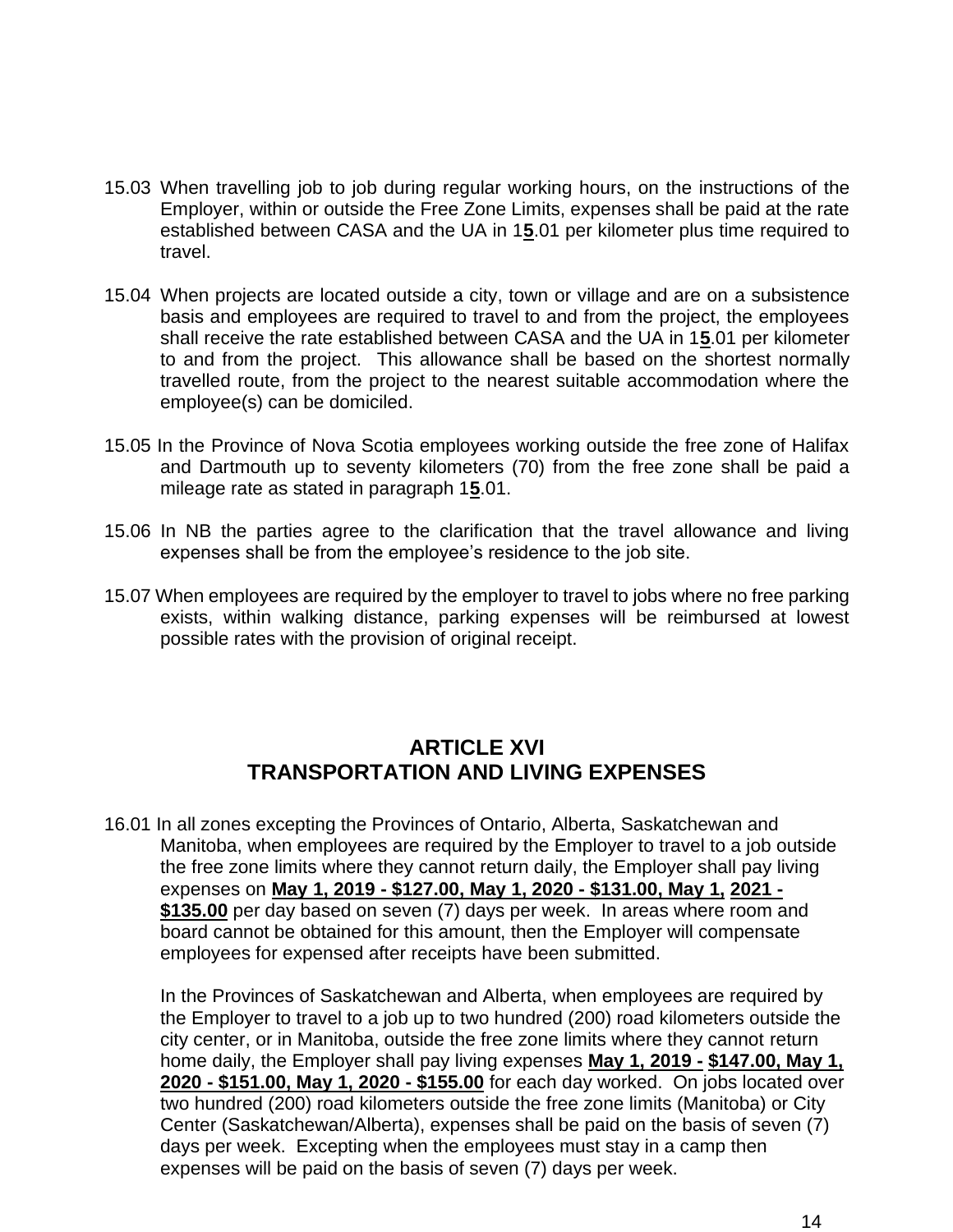In areas where room and board cannot be obtained for these amounts, whether the job is located more or less than two hundred (200 road kilometers outside the free zone limits in the province of (Manitoba), or City Centre (Saskatchewan/Alberta), the Employer will compensate employees for expenses after receipts have been submitted.

In the Province of New Brunswick, Nova Scotia and Newfoundland when employees are required by the employer to travel to a job up two hundred (200) road kilometers outside the free zone limits, living allowances shall be paid at **May 1, 2019 - \$127.00, May 1, 2020 - \$131.00, May 1, 2021 - \$135.00** per day worked. When an employee works a full forty (40) hour work week, the employee will be paid the applicable living allowance based on five (5) days. On jobs located over two hundred (200) kilometers outside the free zone limits, living expense shall be paid on the basis of seven (7) days.

- 16.01(a) In Ontario, when Employees are required by the Employer to travel to a job outside the free Zone Limits, the Employer shall pay living expensed of **May 1, 2019 - \$127.00, May 1, 2020 - \$131.00, May 1, 2021 - \$135.00** for days worked when travelling over a 105 kilometer and up to 200 kilometer radius of the City Hall in each City or Town where the company's place of business is established and employees are dispatched from the project employees will be dispatched to work at. The Employee will be paid the time required to travel from the Free Zone limit to the job site for the first and final trips only.
- 16.01(b) In Ontario, when Employees are required by the Employer to travel to a job outside the Free Zone Limits, the Employer shall pay living expenses of **May 1, 2019 - \$127.00, May 1, 2020 - \$131.00, May 1, 2021 - \$135.00** per day based on seven (7) days per week when travelling beyond the two hundred (200) kilometer radius of the City Hall in each City or Town where the company's place of business is established and employees are dispatched from to the project employees will be dispatched to work at the Employee will be paid the time required to travel from the Free Zone Limit to the job site for the first and final trips only.
- 16.02 In areas where room and board cannot be obtained for this amount, then the Employer will compensate employees for expenses after receipts have been submitted.
- 16.03 By mutual agreement between the Union and the Employer, the Employer may provide suitable room and board at their expense in lieu of daily living expenses.
- 16.04 If a statutory holiday, as per **10**.03 occurs during any week, the employee will be paid normal expenses for the holiday provided they have worked the normal days preceding and following such holiday.
- 16.05 Plane fare, expenses and travel time from the Free Zone Limits to the job and return shall be paid by the Employer. Travelling time pay **shall be on actual hours of travel to a maximum of twelve (12) hours in a twenty – four (24) period** and shall be paid at the applicable straight time hourly rate. If the employee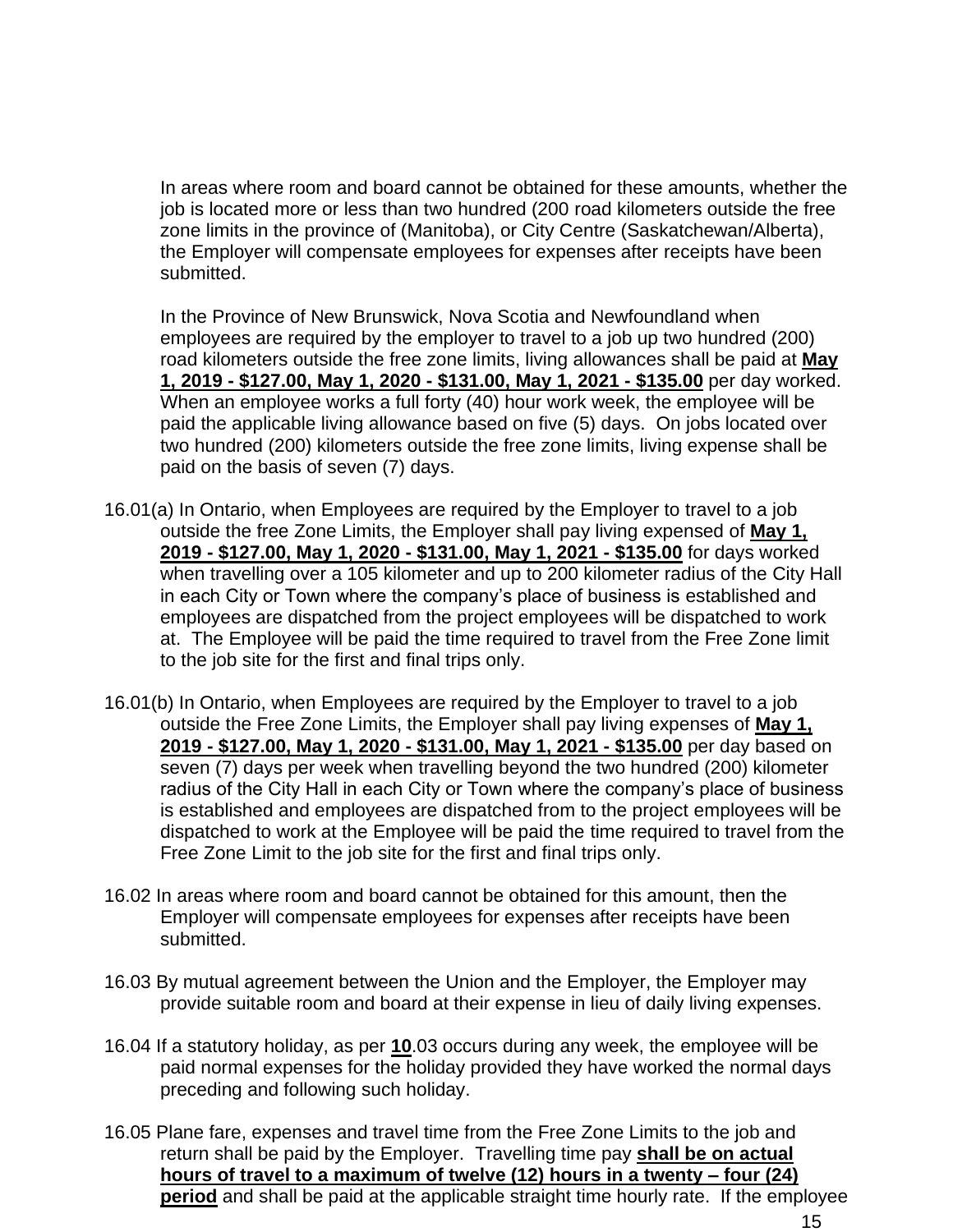is required to provide their own transportation, they shall be paid expenses on a basis of the rate established between CASA and the UA 13.01 per kilometer plus time required to travel.

- 16.6 If the employee leaves his job before it is completed and without consent of the Employer, return travel shall be at his own time and expense.
- 16.07 In the event a project is located more than a three hundred (300) kilometer radius from the city center, or in areas inaccessible by automobile the Employer agrees the worker will be allowed trip home for each thirty (30) calendar days employment, for a maximum period of five (5) days per trip, throughout the duration of the project.

If such Employee fails to report back to work by the seventh (7) day, they shall be considered as terminated. Such return trips shall be at the Employer's expense for equivalent transportation expenses at plane fare or cents per kilometer only, whichever is applicable. It is further understood and agreed that the above described trips be on a rotation basis and at no time more than 25% of the working force shall be on such home leave.

#### **16.08 The following work schedules may be implemented for isolated areas of the island of Newfoundland and for all areas of Labrador by mutual consent between the Contractor, Contractor Association and the Local Union Business Manager:**

**14 days on 7 days off 21 days on 7 days off 28 days on 7 days off** 

## **ARTICLE XVII PAY DAY**

- 17.01 Pay day shall be once a week. The Employees are to be paid at the option of the Employer in cash, negotiable payroll cheques, or direct bank deposit, before the end of the shift. The payroll period each week shall end on the Saturday at midnight to coincide with an insurable week for E.I. purposes. If any employee is not paid within the described period, the employer will pay the employee an eight (8) hour penalty per day. This penalty shall be at the regular rate of pay and paid in addition to hours worked until the employee receives pay for work done in the standard work week.
- 17.02 Pay for work done in a standard work week shall be due and payable before and not more than seven days after the end of that week. If paid by cheque, or direct deposit, the cheque or pay stub shall not be distributed later than six (6) days. Where an Employee does not have the ability to receive an electronic copy of their paystub they shall have the option to receive a paper copy.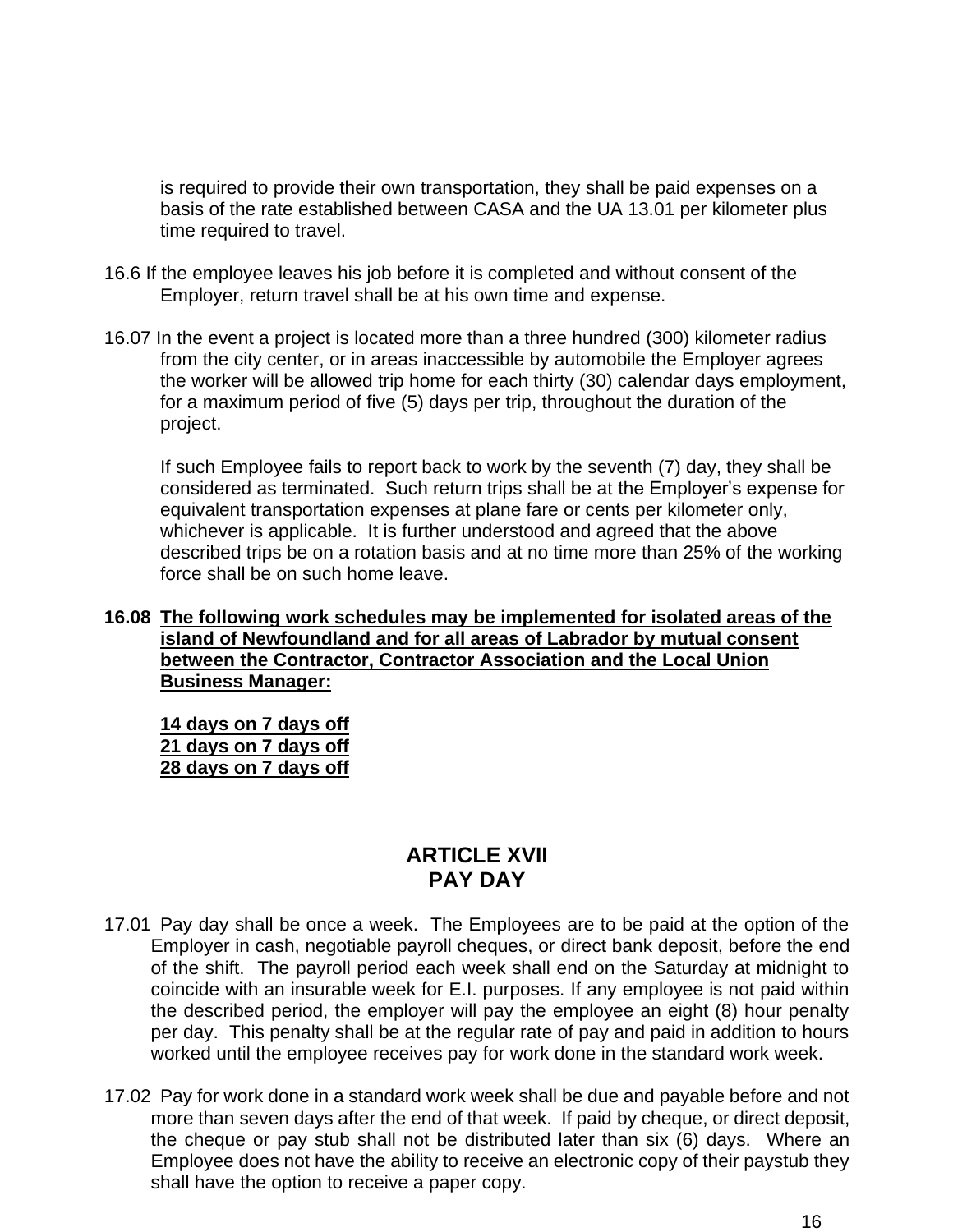- 17.03 If pays are not forthcoming as prescribed above, the Employer upon request will make provision to advance monies.
- 17.04 All deductions and contributions, such as employment insurance, income taxes, union dues, pension, hours of labour, welfare and joint training shall be shown clearly on a separate statement with the Employees pay.
- 17.05 If an Employee is laid off, fired, or quits, all accrued wages shall be paid within five working days of termination of employment either in person or be certified mail postmarked within **two** working days of termination of employment, to the address on record. Such pay shall be accompanied by the Employee's record of employment slip and Apprentice record where applicable.
- 17.06 Should such Employee not be paid in accordance with clause 16.05 of Article XVI, the Employee shall be paid at the Employee's regular rate of pay while waiting to be paid.

## **ARTICLE XVIII NATIONAL SPRINKLER INDUSTRY JOINT TRAINING AND INDUSTRY FUND**

- 18.01 It is mutually agreed that the existing National Sprinkler Industry Joint training and Apprenticeship Fund established for the purpose of providing education for the Sprinkler Industry shall continue, and the policies and procedures necessary to operate and maintain this Educational Fund shall be governed by a Board of Trustees consisting of six (6) members, three appointed by the Canadian Automatic Sprinkler Association, and three appointed by the United Association Director of Canadian Affairs.
- 18.02 Each contractor shall pay to this fund, ten (\$0.10) cents per hour for all hours earned by all employees covered by this Collective Agreement, in addition the employer will pay into the National Training Fund the amount of \$0.13 per hour earned for courses as outlined in Article 7.12.

An additional ten (\$0.10) cents will come out of the wage package. Five (\$0.05) cents per hour to the National Sprinkler Industry Joint Training and Apprenticeship Fund and five (\$0.05) cents per hour to the United Association Industry Enhancement Fund.

**Each contractor shall remit five (\$0.05) cents to be taken out of the wage package to UA Canada's Health and Wellness Program.**

**Each contractor shall remit one (\$0.01) cent to be taken out of the wage package to the Canadian Building Trades.**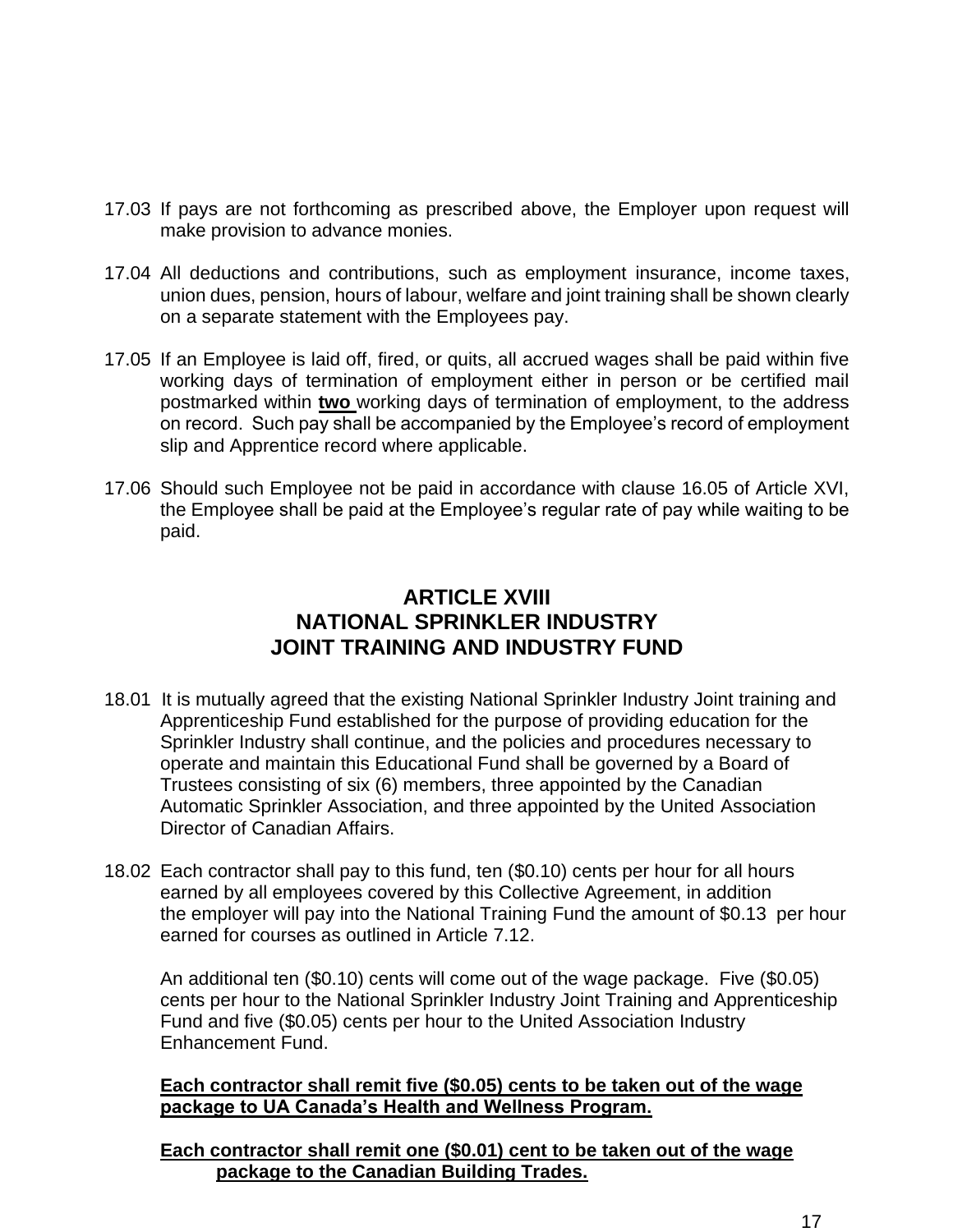For a total of **(thirty – nine (\$0.39**) cents for training.

- 18.03 Such training fund hours shall accumulate for a one-month period and be submitted to the administration office before the fifteenth of the month following, along with a list of employees names and Social Insurance Numbers and a cheque covering the hours so listed.
- 18.04 Each contractor shall remit on (\$0.01) cent to the Union's "Political Action Committee" fund (P.A.C.) taken out of the wage package. Each employer shall remit five (\$0.05) cents to the Union's "Sprinkler Administration" fund taken out of the wage package
- 18.05 Where not already established each Local Union will establish a local Sprinkler Training Fund to be funded out of the package.

## **ARTICLE XIX INSURANCE FUND**

19.01 Each contractor shall pay on an hours earned basis, rates as noted below, for all employees covered by this Collective Agreement into the Local Health and Welfare Fund where the man is working.

| <b>Province</b>                | <b>May 1/19</b> | <b>May 1/20</b> | May 1/21    |
|--------------------------------|-----------------|-----------------|-------------|
| <b>Newfoundland</b>            | <u>2.25</u>     | 2.25            | 2.25        |
| <b>New Brunswick &amp; PEI</b> | 3.05            | 3.10            | 3.15        |
| <b>Ontario</b>                 | 2.87            | 2.97            | 3.07        |
| <b>Manitoba</b>                | <u>1.89</u>     | 1.89            | 1.89        |
| <b>Saskatchewan</b>            | 1.84            | <u>1.84</u>     | <u>1.84</u> |
| Alberta & NWT Local 488        | 2.04            | 2.04            | 2.04        |
| <b>Alberta Local 496</b>       | <u>1.40</u>     | <u>1.40</u>     | <u>1.40</u> |

- 19.02 Such welfare hours shall accumulate for a one month period and be submitted to the administration office before the fifteenth of the month following, along with a list of employees names and Social Insurance Numbers and a cheque covering the hours so listed.
- 19.03 If the rates as noted in 19.01 above for contributions into any Local Health and Welfare fund are adjusted by the fund's Trustees, any difference (plus or minus) shall be reflected in the wage rate. Any such adjustment shall be made in the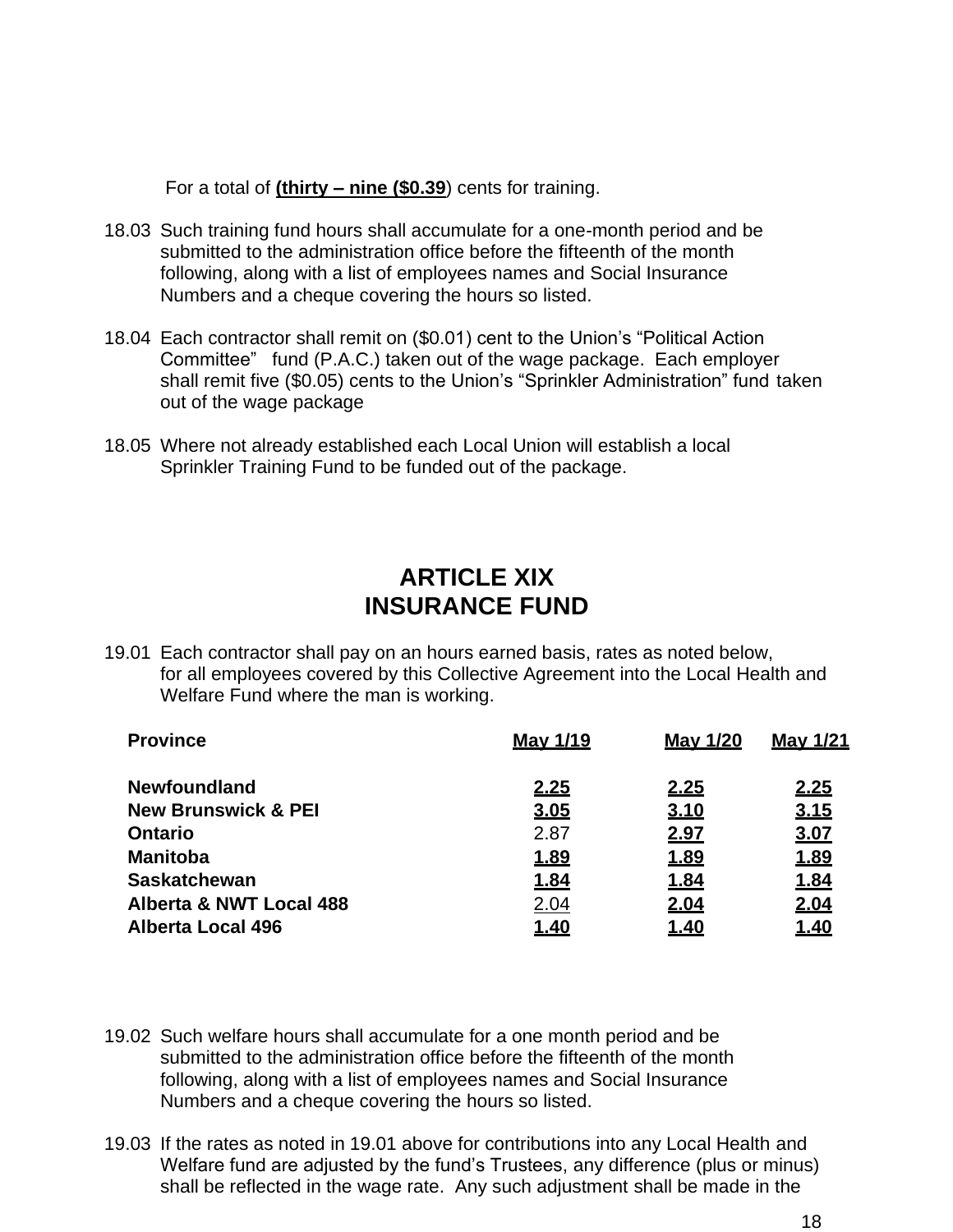month following the adjustment date. Such adjustments to be established in accordance with Article 7.05.

- 19.04 In the Province of Ontario contractors shall remit an additional four (4) cents per hour earned to the DeNovo Center through the health and welfare contribution, two (2) cents shall be an employee payment and two (2) cents an employer payment.
- 19.05 Canadian Model for Drug and Alcohol Program, the parties to this Collective Agreement agree that when a provincial drug and alcohol program is established they will each contribute up to three (0.03) cents per hour.

#### **19.06 The parties to this Collective Agreement agree two (\$0.02) cents to H2H (Helmets to Hardhats). One (\$0.01) cent contributed by the Contractor and one (\$0.01) cent from the employee's wage package.**

## **ARTICLE XX SPRINKLER INDUSTRY PENSION**

20.01 The established pension plan will continue on a joint participation and contribution basis by the Employer and the employees, with employees contributing five (5) cents per hour earned, and the Employer contribution on an hours earned basis, rates as noted below, for all employees covered by this Collective Agreement, excluding British Columbia and Inspection Employees. Such pension fund hours shall accumulate for one month period and be submitted to the administration office before the fifteenth (15) of the month following, along with a list of employees names and Social Insurance Numbers and a cheque covering the hours so listed. Five (5) cent employee contribution to be shown on T-4's.

| <b>Province</b>         | May 1/19 | May 1/20 | May 1/21 |
|-------------------------|----------|----------|----------|
| Newfoundland            | 7.30     | 7.30     | 7.30     |
| New Brunswick & P.E.I.  | 7.30     | 7.30     | 7.30     |
| Ontario                 | 7.30     | 7.30     | 7.30     |
| Manitoba                | 7.30     | 7.30     | 7.30     |
| Saskatchewan            | 7.30     | 7.30     | 7.30     |
| Alberta & NWT Local 488 | 4.50     | 4.75     | 5.00     |
| Alberta Local 496       | 4.75     | 5.00     | 5.25     |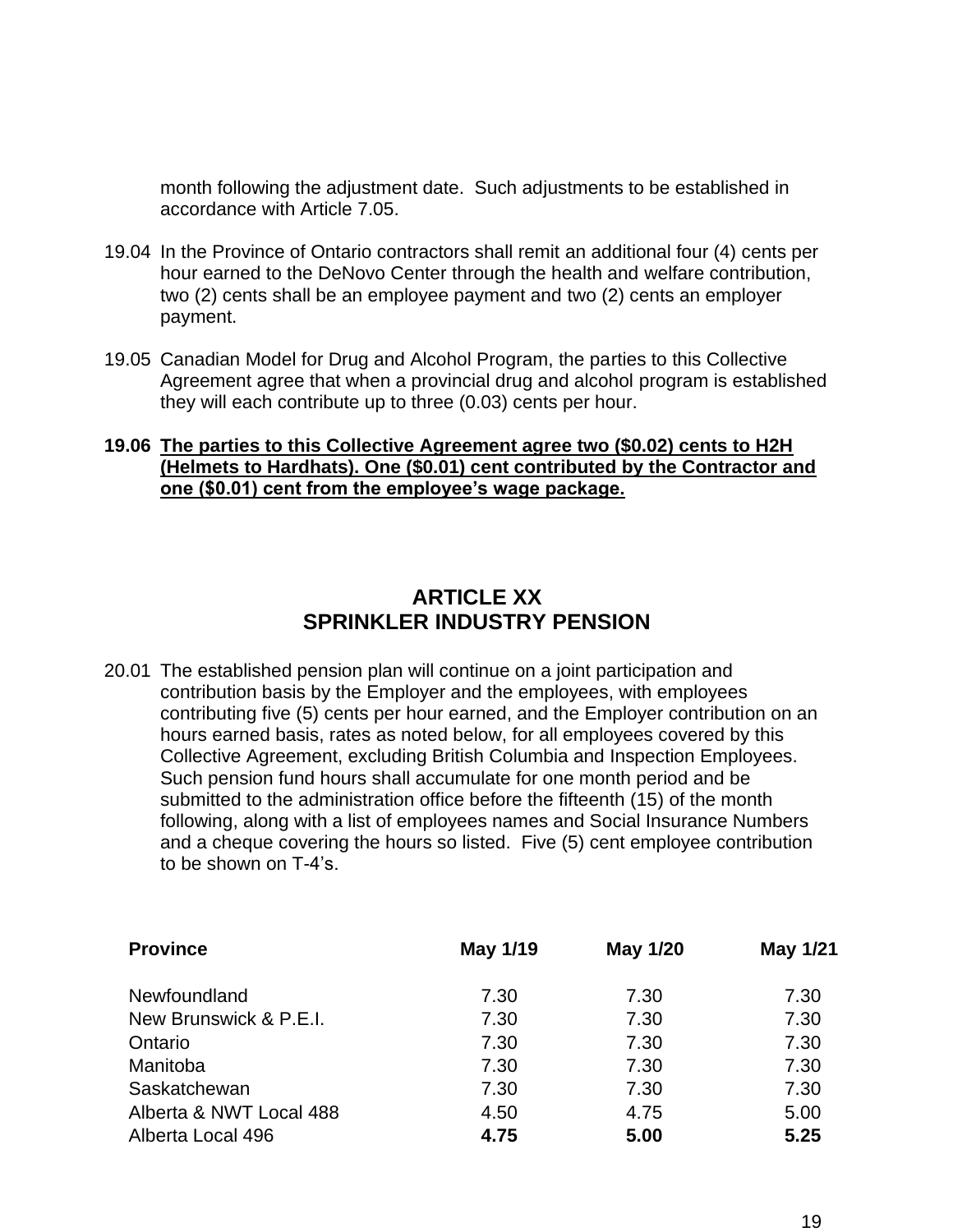- 20.02 The policies and procedures necessary to operate and maintain this plan will be governed by a Board of Trustees formed of three (3) members appointed by the United Association Director of Canadian Affairs, and three (3) members designated by the Canadian Automatic Sprinkler Association.
- 20.03 All employees covered by this plan must become members and continue membership in the Union, excluding British Columbia and inspection employees.

#### **ARTICLE XXI LABOUR SERVICE FEE AND ASSOCIATION INDUSTRY FUND**

- 21.01 All Employers signatory to this Agreement shall be assessed a Labour Service Fee of \$0.04 per man-hour worked payable to the Canadian Automatic Sprinkler Association.
- 21.02 All Employers bound by this Agreement shall contribute \$0.21 per man-hour worked to the Association Industry Fund. The Association Industry Fund shall be administered by the Board of Directors of the Canadian Automatic Sprinkler Association.
- 21.03 Such labour service fee and association industry fund hours shall accumulate for a one month period and be submitted to the administration office before the fifteenth (15<sup>th</sup>) of the month following, along with a list of Employees names and social insurance numbers and a cheque covering the hours so listed. It is understood that the Canadian Automatic Sprinkler Association waives the union responsibility for collection.

#### **ARTICLE XXII TOOLS**

22.01 With the exception of tape measure, 8" level, and 10" adjustable wrench, 10" channel locks and safety boots, the Employer shall furnish all tools and equipment, including compulsory safety equipment and the Employees shall see that all tools, equipment and material are put in their proper places and that chests or lockers are left in a place as safe from theft or damage as possible.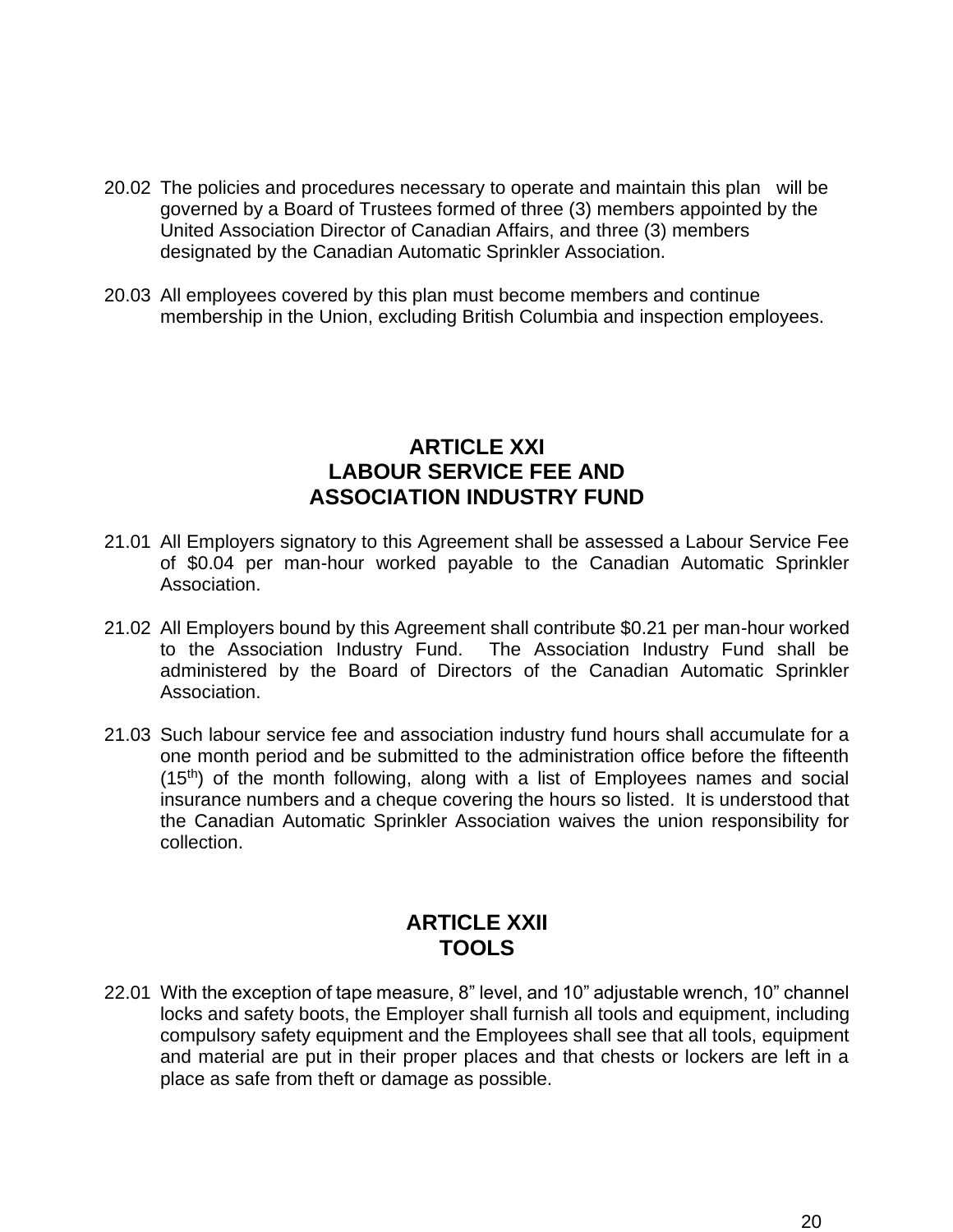#### **ARTICLE XXIII SUB-CONTRACTING**

- 23.01 The Employer will not sublet or contract out any pipe fabrication or installation work covered herein, unless the Employer to whom the work is sublet has an agreement either with the United Association or any of its Local Unions.
- 23.02 The union shall be notified, prior to commencement of work, by the Employer, who subcontracts work on any project, of the name(s) and location(s) of the subcontractor(s). Should the subcontractor to whom the work is sublet fail to remit all monies in accordance with this Agreement, no work shall be subcontracted to that subcontractor Employer.
- 23.03 When a job has been targeted and the Employer is successful in being awarded the job that Employer shall not be allowed to subcontract this work.

## **ARTICLE XXIV NO STRIKE OR LOCKOUT**

- 24.01 The Employer and the Union agree that there shall be no strike or lockout during the life of this Agreement.
- 24.02 It shall not be a violation of this Agreement, or of the no strike clause, if members of the Union refuse to cross a picket line established in accordance with the rules of the Canadian Building and Construction Trades Department (A.F. of L., C.I.O., and C.L.C.).

#### **ARTICLE XXV DISCRIMINATION**

- 25.01 The Employer shall not discriminate against any Employee for reason of the Employee's membership in the Union or the Employee's participation in lawful activities.
- 25.02 There shall be no discrimination against any Employee for reasons of sex, race, colour, creed or age.
- 25.03 Absence required for an Apprentice attending trade school, or by law for jury duty or as a witness in court, sickness, accident certified by a doctor's certificate or injury as a result of an accident in which the worker is receiving Workmen's Compensation, shall not debar or be considered as a break in the Employee's employment or attendance record.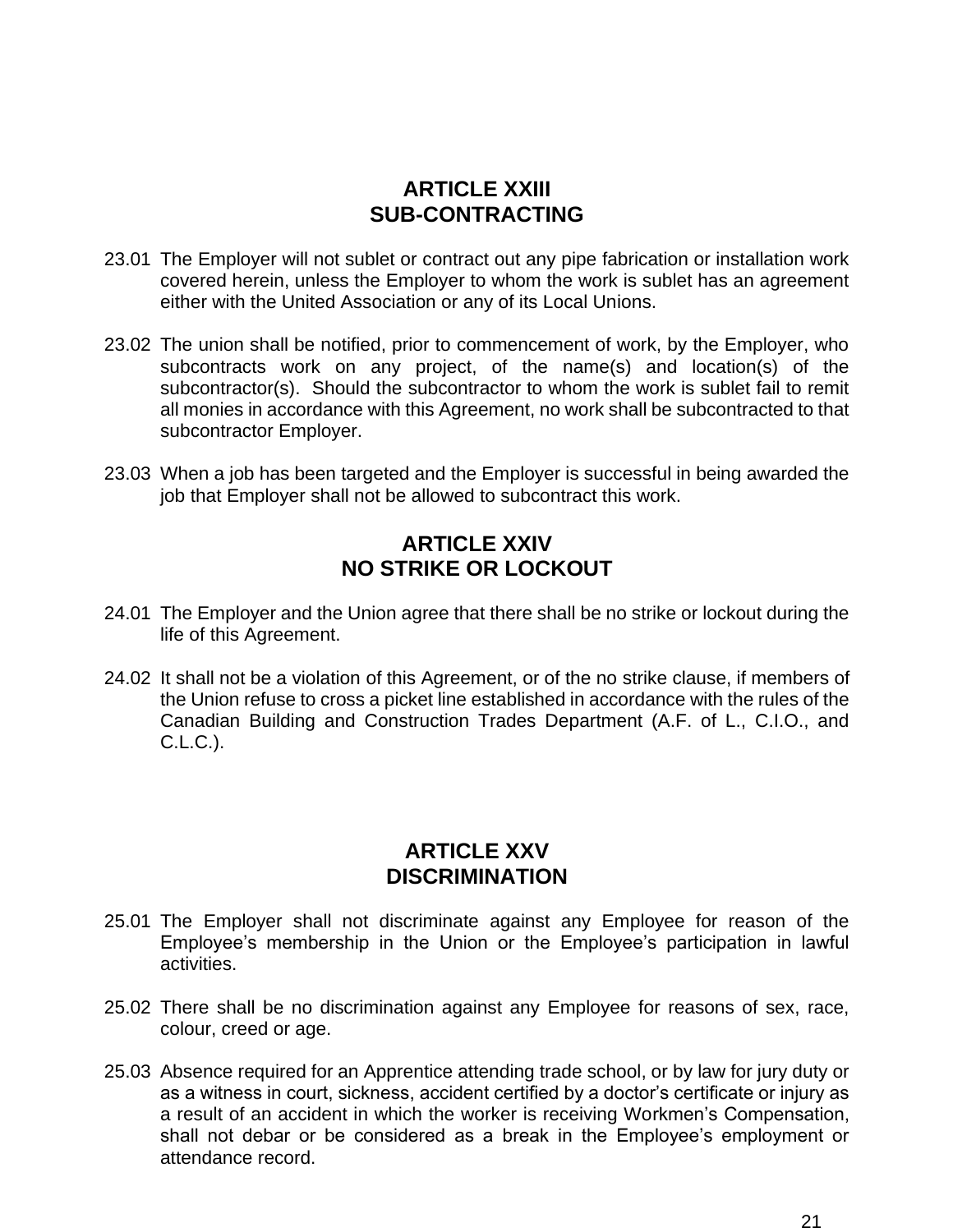## **ARTICLE XXVI WORKING CONDITIONS**

26.01 Employees shall be permitted once during each half shift to a rest break. Both parties agree there shall not be abuses in respect to time taken for rest breaks.

#### **ARTICLE XXVII UNION REPRESENTATIVES**

- 27.01 Union representatives shall have access to projects during working hours after notifying the Employer or the Employer's representative.
- 27.02 Members of the Union shall be granted leave of absence when required for Union business providing that reasonable notice is given to the Employer. The Employee shall not be subject to penalty or loss of employment other than those hours the Employee is absent from the job.

#### **ARTICLE XXVIII GRIEVANCE PROCEDURE**

- 28.01 All disputes or controversies arising as to the meaning or interpretation of any provision of this Agreement and all matters relating to violation of this Agreement shall be commenced within forty-five (45) days of occurrence of knowledge of said dispute or violation. This dispute or violation shall be disposed of in accordance with the following procedure:
	- (A) Any such grievance shall be first adjusted between the grieved Employee and the Employee's immediate superior and, if not settled within twenty-four (24) working hours;
	- (B) Between the grieved Employee and the Employee's superintendent and, if not settled within twenty-four (24) working hours;
	- (C) Between a representative of the Union and the Employer and, if not settled within seven (7) days; If the grievance is for delinquencies, only then the delinquent contractor shall pay all costs for the arbitrators expenses.
	- (D) It shall be submitted in writing to a Labour Management Committee formed of three (3) members representing the Canadian Automatic Sprinkler Association and three (3) members representing the Local Union, comprised of at least one journeyman of the Union and, if not settled within seven (7)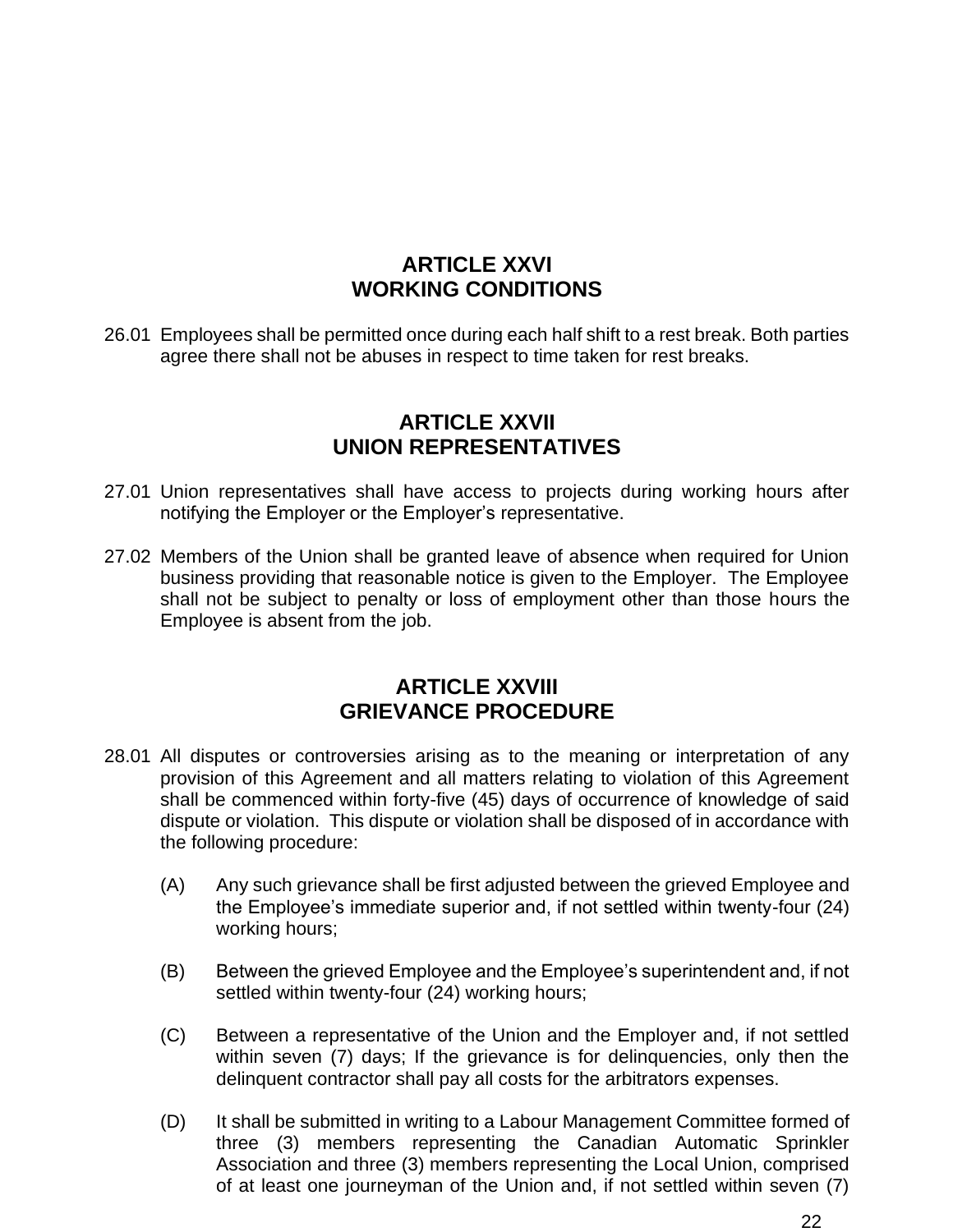day**s**; (If settlement is reached by the Labour Management Committee described above, such settlement shall be final and binding on all parties and may not be taken to an Impartial Arbitrator as provided in step (E).

- (E) The grievance shall be submitted to an Impartial Arbitrator selected by the Canadian Automatic Sprinkler Association and the Local Union within seven (7) days;
- (F) If the Canadian Automatic Sprinkler Association and the Local Union fail to agree on the selection of an impartial arbitrator, the Minister of Labour of the province where the grievance occurred shall recommend the appointment of the Impartial Arbitrator.
- 28.02 A grievance not initiated or taken to the next step within the time limits specified in this Agreement is deemed to be dropped. Time limits may be extended by mutual agreement of the Employer and the Local Union having jurisdiction.
- 28.03 The decision or the arbitrator shall be given within ten (10) days (may be extended by mutual consent) shall be final and binding on all parties. The decision, however, of the arbitrator shall be limited to the interpretation and application of the Agreement and the arbitrator shall have no powers to change or amend this collective agreement.
- 28.04 The expenses of the arbitrator shall be equally borne by both parties to this Agreement.
- 28.05 If a grievance is filed by the Union or the Employer, the procedure shall commence at clause 28.01, step (C), Article XXVIII.
- 28.06 If in any zone the Provincial Labour Act provides for an alternate or quicker form of arbitration, either party may refer grievances thereto under the terms of said act or acts.

#### **ARTICLE XXIX REPORTING TIME**

29.01 Employees reporting for work at their regular starting time and for whom no work is available shall be paid two (2) hours at their applicable rate plus vacation pay, fringe benefits, and expense money as may apply.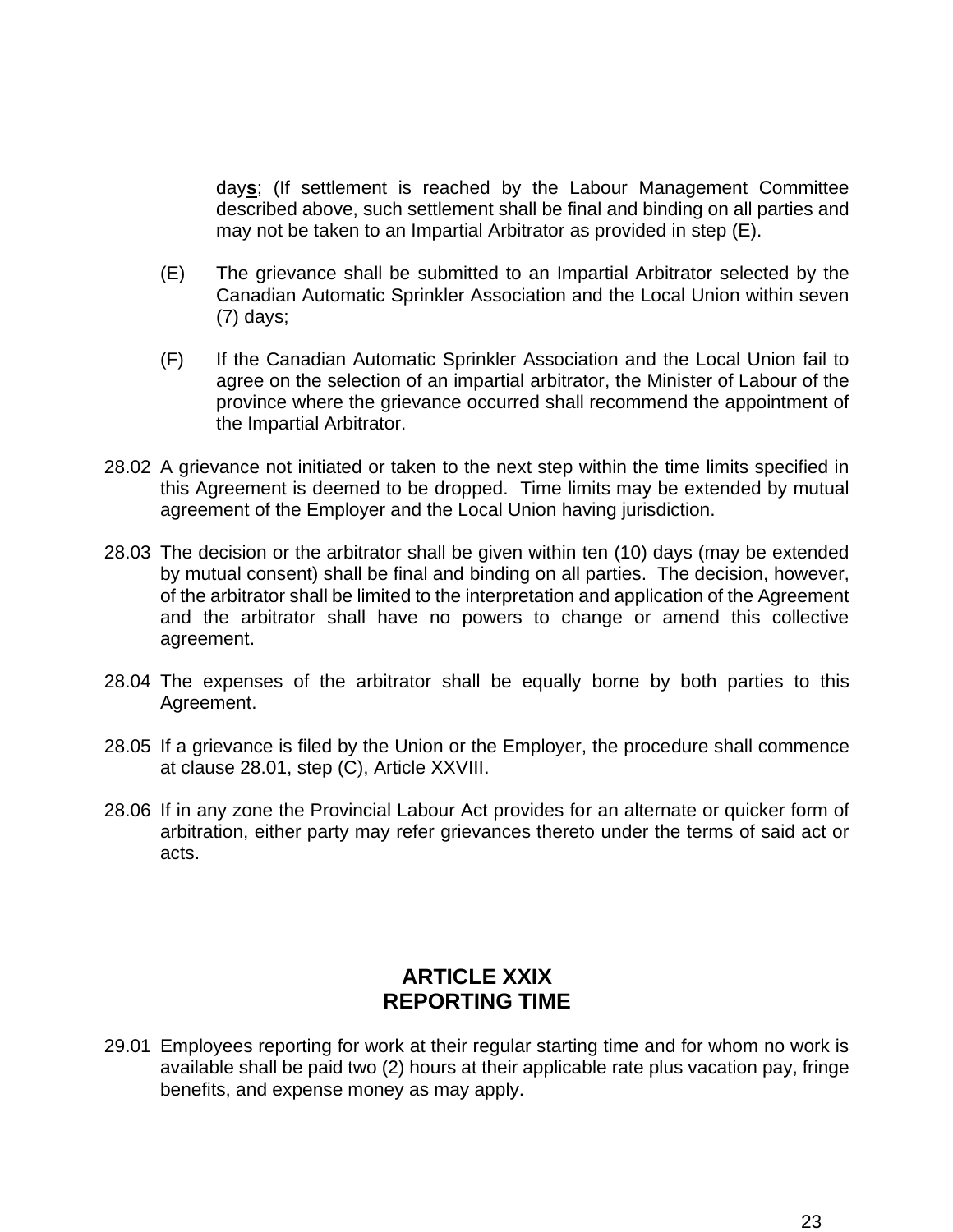## **ARTICLE XXX ON THE JOB INJURY**

30.01 Should the Employee be injured on the job to the extent of requiring medical attention and be unable to return to the job for the remainder of the Employee's work shift, the Employee shall be paid as if the Employee had worked the full shift upon submission of a signed certificate from a physician or from a qualified first aid attendant. It is the responsibility of the Employee to notify the Employee's foreman or company office of the details of the accident

#### **ARTICLE XXXI SAVINGS CLAUSE**

- 31.01 Should any article, or any provision, or any part of this Agreement be void by reason of being contrary to law, the remainder of this Agreement shall not be affected thereby.
- 31.02 If for any reason peculiar to a given geographical area this Agreement requires amendment, the Union and the Local Union having jurisdiction in such an area shall be entitled to enter into a Memorandum with the Canadian Automatic Sprinkler Association giving effect to such amendment, and any such Memorandum shall not be construed as a breach of this Agreement.
- 31.03 Should the United Association, or any of its Locals provide or offer to provide, to any Employer, individually or through any group or Association, economic and/or other terms and conditions more favourable to the Employer than those contained in this Agreement for any category of residential fire sprinkler work, those same terms and conditions shall immediately be extended to all Employers signatory to this Agreement.

## **ARTICLE XXXII DEFAULT OF PAYMENT**

32.01 If any Employer shall default in remitting payments required to be made to funds pursuant to the terms of this Collective Agreement, and default shall continue for ten (10) days or more, the Employer shall pay to the applicable Trust Fund as liquidated damages and not as a penalty, an amount equal to 10% of the arrears for each month or part thereof in which the Employer is in default. The failure to pay each month shall constitute a separate offence, and shall subject the Employer to the 10% payment. Thereafter interest shall run at the rate of 2% per month (26.92% per annum) on any unpaid arrears, including liquidated damages.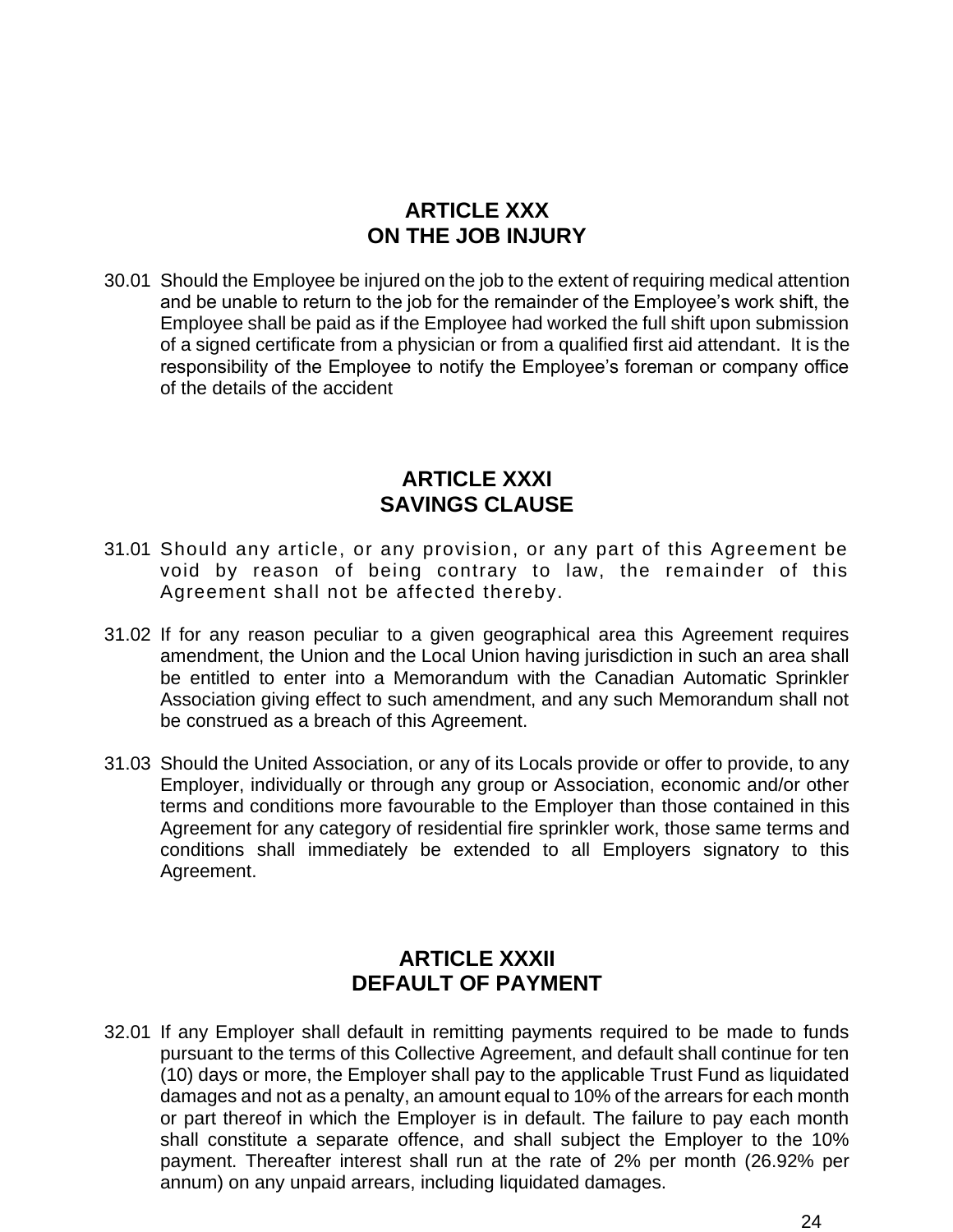- 32.02 Where an Employee performs work that would require the employer to contribute hourly contributions of the Trust Funds set out in the Agreement, at such an hourly contribution rate as may from time to time be applicable in the Collective Agreement, then the Employer shall and shall be deemed to have kept such an amount separate and apart from the Employee's own monies and shall be deemed to hold the sum so deducted in trust on behalf of the Employees until the employer has paid such monies to the applicable trust fund. Further, in the event of any liquidation, assignment or bankruptcy of such an Employer, an amount equal to the amount that is owed to the applicable Trust Fund by the Employer on whose behalf Employees have performed work entitling them to receive contributions to the fund(s) and such shall be deemed to be separate from and form no part of the estate in liquidation, assignment or bankruptcy, whether or not that amount has in fact been kept separate and apart from the Employer's own money from the assets of the estate.
- 32.03 Following notification by the Business Manager and at the discretion of the Trustees of the Health & Welfare and/or Pension Funds, Employers delinquent 60 or more days will be imposed with a "Security Bond" equal to, two months total contributions to all Funds included in the Agreement, based on their average last 12 months.
- 32.04 The foregoing "Default of Payment Clause" shall apply to the following funds:

| Article VIII | Monthly Dues and Field Dues                                      |
|--------------|------------------------------------------------------------------|
| Article VIII | National Sprinkler Industry Joint Training & Apprenticeship Fund |
| Article VIII | UA Organizing and Promotion Fund                                 |
| Article XIII | Vacation and Statutory Holiday Pay                               |
|              | Article XXIII Labour Service Fee and Association Industry Fund   |

32.05 If any Employer shall default in remitting payments required to be made to funds pursuant to the terms of this collective agreement, and default shall continue for ten (10) days or more, then in addition to any other remedy available to the Local Union, such defaulting Employer shall pay to the trustees, as liquidated damages and not as a penalty, an amount equal to 5% of the arrears for each month or part thereof during which such default continues. The said damages shall become due and payable upon the 21<sup>st</sup> day of the month following the month for which contributions were to be made. The 5% of the said arrears shall become due and be payable by such Employer on the 21<sup>st</sup> day of each successive month while default continues. For the purpose of calculating the 5% as aforesaid, "arrears" shall be deemed to include all accumulated damages remaining unpaid.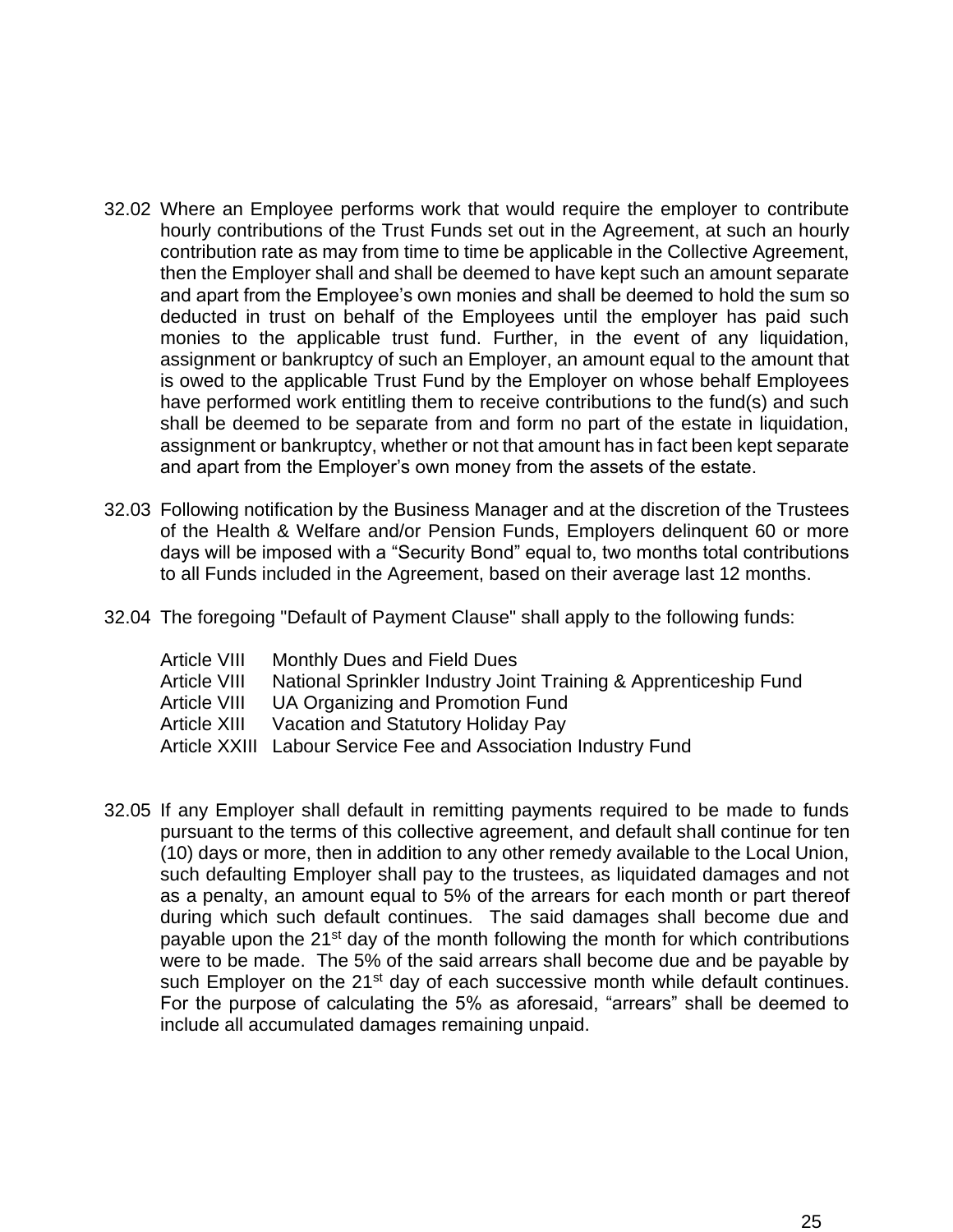#### **ARTICLE XXXIII TARGETING CLAUSE**

- 33.01 When in the opinion of the local union business manager and the Canadian Automatic Sprinkler Association, certain specific jobs requiring special conditions that will not permit the fulfillment of all the articles of this Agreement and it is found necessary that with some modification of this Agreement such work could be secured and/or such special conditions could be accommodated by mutual agreement between local union and the Canadian Automatic Sprinkler Association by making such arrangements to govern the changes and disclosure upon request to the other parties bound to this agreement and such shall not be considered a violation of this agreement.
- 33.02 Where the local union wishes to establish a market enhancement trust fund, or similar stabilization fund, they shall be permitted to do so when parties to this Agreement agree. Such funds are to be established in accordance with clause 7.06 of Article VII.
- 33.03 Enabling Provisions

A Local Union and their corresponding Local CASA Representatives, in order to stay competitive, may amend the terms and conditions of this agreement in their geographic area. Any such amendments must be approved by CASA and the United Association.

Should the local parties be unable to reach an agreement on enabling they may appeal, in writing, to CASA and the United Association for a decision and that decision will be final and binding on the parties.

Amendments may be undertaken in respect to the following:

- 1) All work undertaken under this collective agreement, or any part thereof, define
- 2) The location of the work, be it a specific geographic area or the entire area under the parties jurisdiction,
- 3) The duration of the amendment, not to extend past the expiration of this collective agreement.

Any of the following may be rightfully considered for amendment:

- 1) Wages, including overtime pay and shift differential,
- 2) Accommodation and/or Travel allowances,
- 3) Apprentice ratios,
- 4) Hours of work and work schedules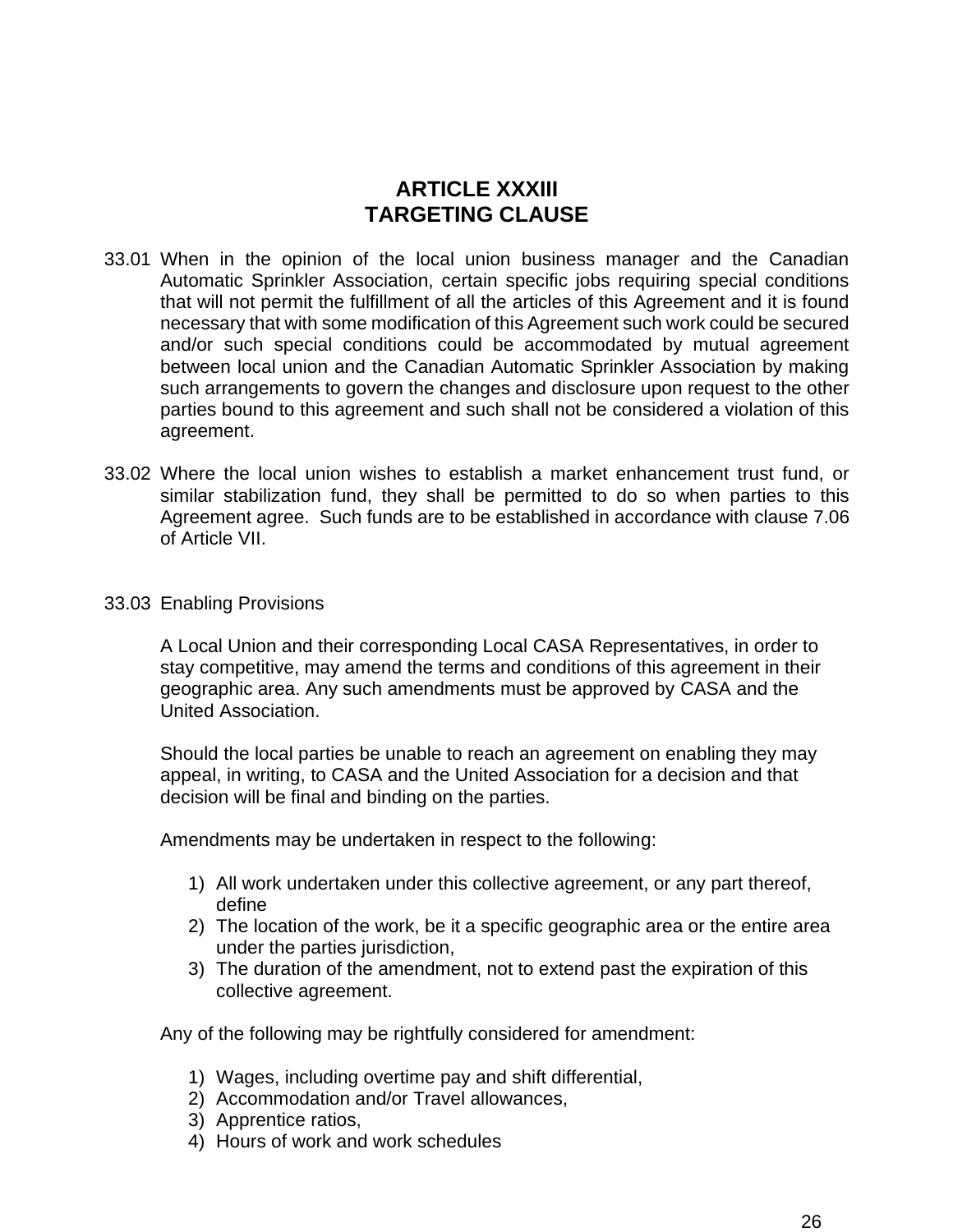#### **ARTICLE XXXIV DURATION OF AGREEMENT**

#### 34.01 The duration of this Agreement shall be from: **May 1st, 2019 through April 30th, 2022**

#### **ARTICLE XXXV RENEWAL OF AGREEMENT**

35.01 Ninety (90) days prior to termination date, written notice shall be given by either party requesting a conference to prepare such alterations or amendments as may be agreed to. Failing to give such a written notice, this Agreement shall remain in force from year to year, until written notice of thirty (30) days prior to any anniversary date is served.

If notice to negotiate has been given by either party, this Agreement shall remain in full force and effect during any period of negotiations, even though such negotiations may extend beyond the expiry date, or unit discontinued by notice in writing from either party.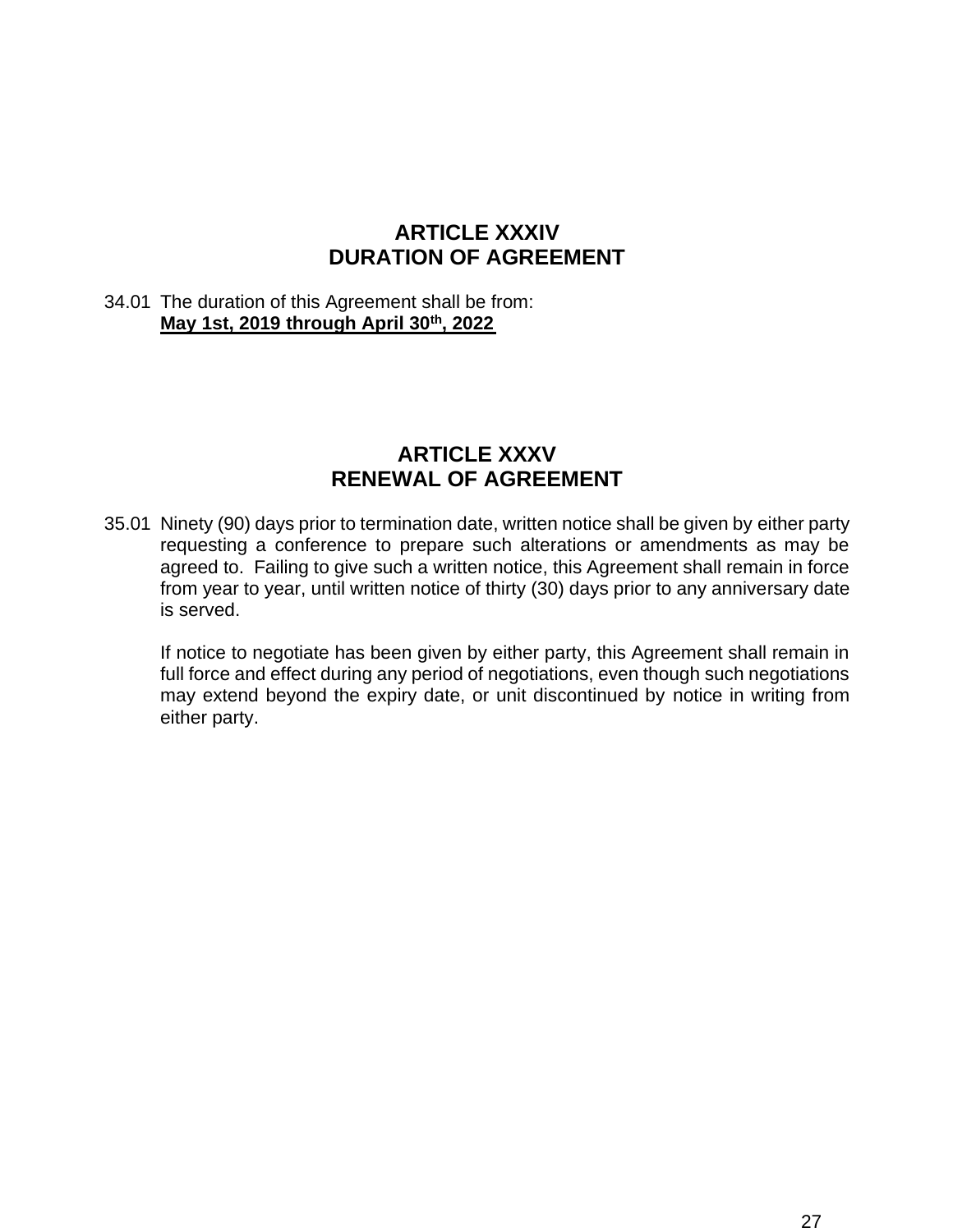

**CANADIAN STANDARD FOR** 



**EXCELLENCE DISCIPLINARY GUIDELINE**

The United Association Standard for Excellence policy not only outlines the obligations of UA members on the job; it also spells out the obligations of our signatory contractors as well. In this way, we are making it clear to all parties – including construction owners – That we are dedicated to doing the best job possible.

Employees are obligated to provide a fair day's work for a fair day's wages. Contractors must be fair to employees, but also have a role in the promotion of a strong unionized sector. Being fair does not mean "looking the other way" when an infraction occurs. Nor does it mean that the Contractor should merely lay off an incompetent or insubordinate employee when that employee may need counseling, discipline or, in irreparable and egregious cases, exclusion from the industry. All parties have a role in this regard.

The United Association and its signatory contractors hereby have established and shall maintain a common disciplinary guideline.

It is agreed that the United Association and its signatory contractors will make all parties aware of the disciplinary guideline for violation of company and client on-site rules.

#### PROGRESSIVE DISCIPLINARY GUIDELINE

1. VERBAL WARNING: An employee who has committed an infraction is verbally warned and told that if the infraction occurs again (within some specified period), the degree of disciplinary action will be increased.

Some examples: minor safety policy violations, minor work-site disruptions, poor workmanship issues, attendance (reporting to work late) problems, verbal abuse to Supervisor and co-workers.

2. WRITTEN WARNING: If the employee again commits the same or similar violation within the specified period (or possibly an unrelated infraction), the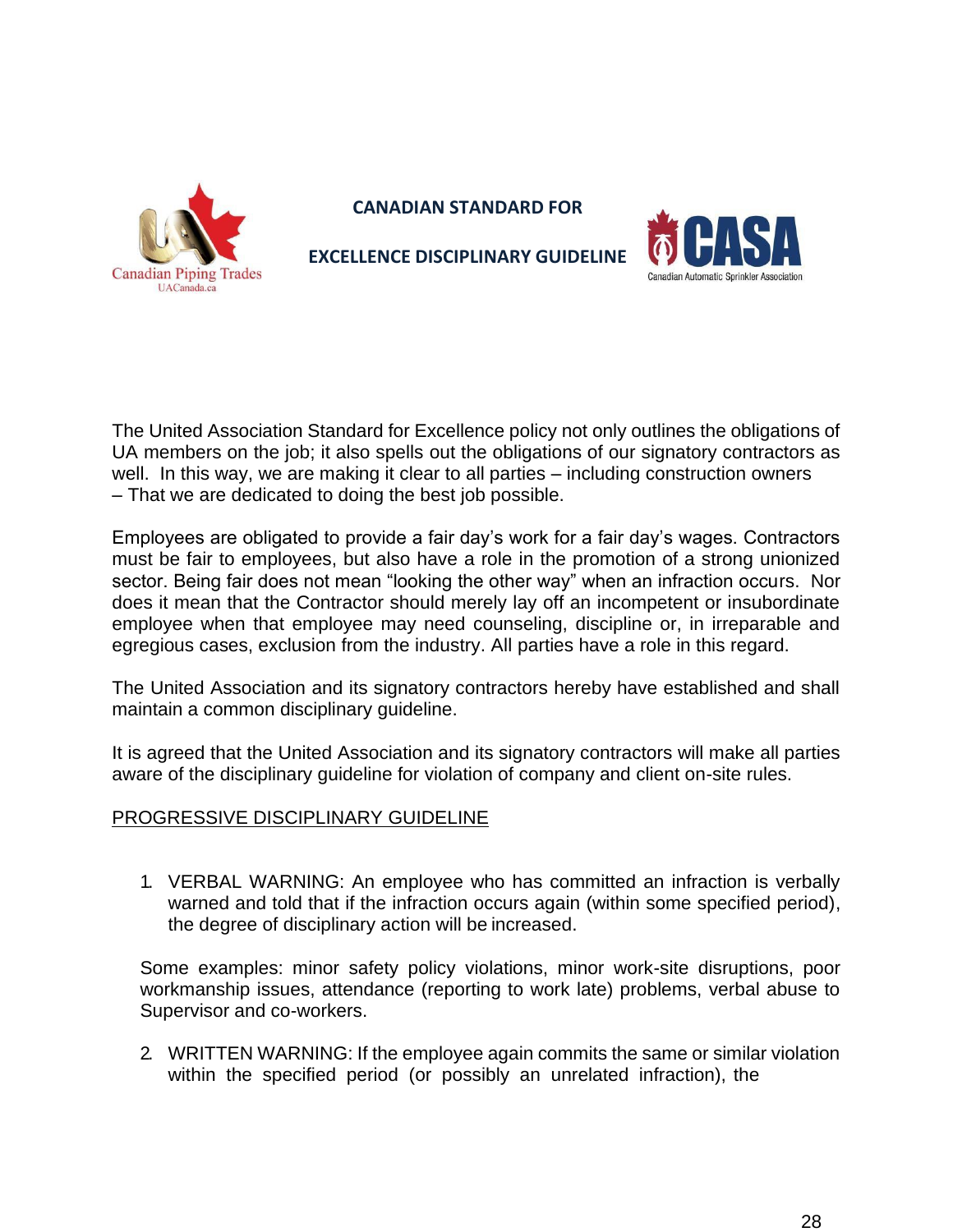Employee will be given a written warning which will be placed on his/her personnel file. The employee will be told that if any further misconduct occurs, the employee will be disciplined again, more severely.

3. SUSPENSION AND FINAL WARNING**:** If the employee again transgresses in the misconduct, he/she will be suspended from employment for a period of time without pay and will be given a final warning.

This warning clearly will normally specify discharge as the result of another infraction. This step may be repeated, however, for example, a one-day, and then a five- day suspension.

4. DISCHARGE: If the employee again is guilty of misconduct (as outlined in Step 3), the employee may be discharged.

The Employee may also be immediately discharged, at the Contractor's discretion, for serious disciplinary misconduct.

In other cases of sufficiently serious misconduct, the Contractor at its discretion may skip any of the preceding steps.

Some examples of serious disciplinary misconduct: Fraud, Severe Health and Safety policy violations, severe work place disruptions, workplace violence and/or intimidation, etc.

John Telford, Director of Canadian Affairs United Association

John Galt, President Canadian Automatic Sprinkler Assoc.



# **Canadian Standard for Excellence**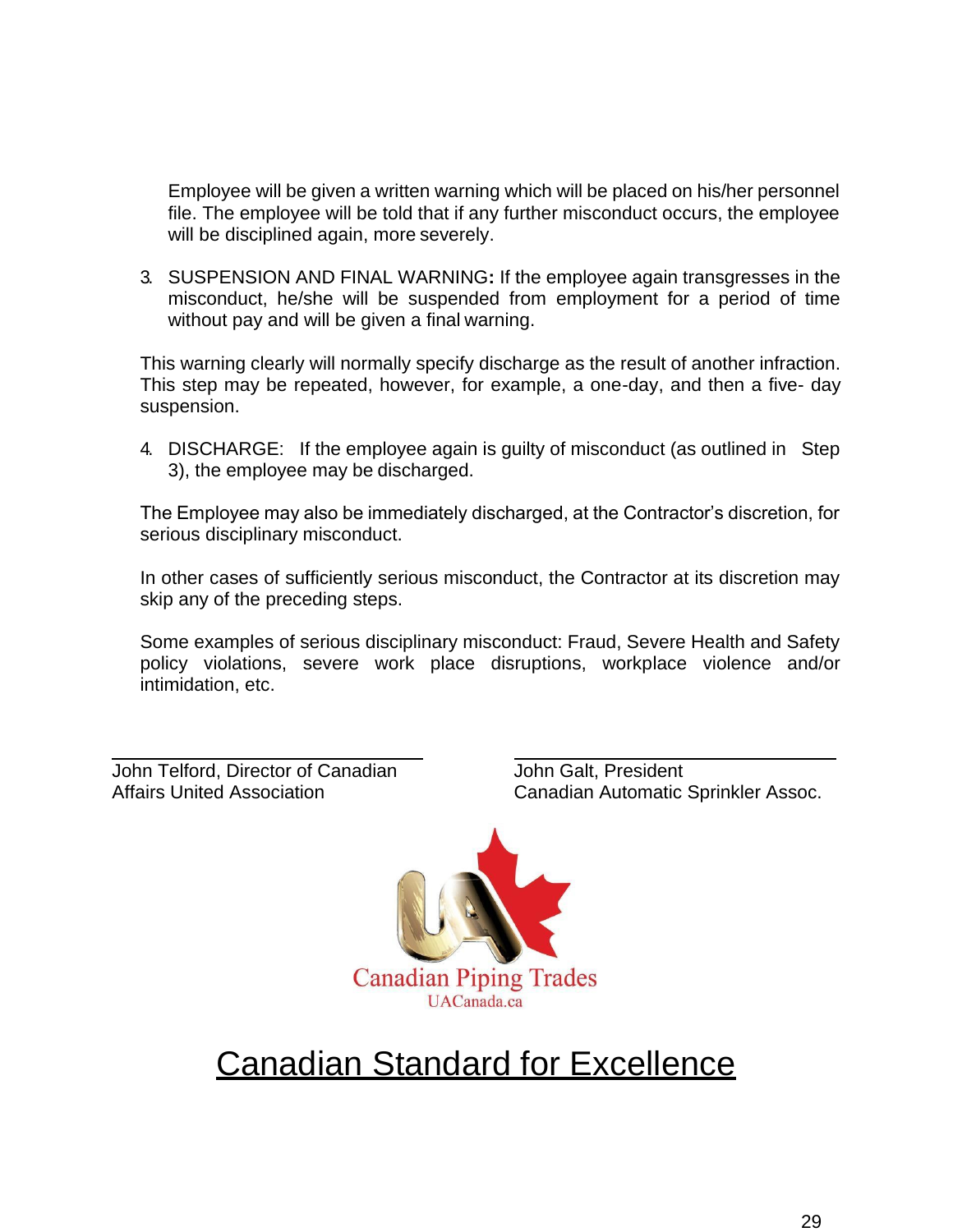This program is designed to promote our UA members' worldclass skills and safe, efficient work practices on the jobs performed by our signatory contractors for our customers and owner-clients.



#### Canadian Standard for Excellence Operating Rules and Regulations

#### **Definitions**

#### CBA – Collective Bargaining Agreement

Discharge/Laid Off for Cause (including but not limited to absenteeism, safety violations, timekeeping or productivity; not including lay off due simply to a lack of, or, downturn in work) - Occurs when an employer asserts cause for the discharge/layoff of an employee, and no arbitration or board of arbitration finds that there was no such cause.

#### CASA – Canadian Automatic Sprinkler Association

Parties to this Agreement – The parties to this agreement are the United Association of Journeymen and Apprentices of the Plumbing and Pipefitting Industry of the United States and Canada on behalf of its Local Unions and the Canadian Automatic Sprinkler Association of Canada.

SC - Standard Coordinator/Job Steward – An individual whose job it is to ensure the continuity of the projects by working to solve problems brought to them. The SC shall be appointed by the Union Business Manager and may be from the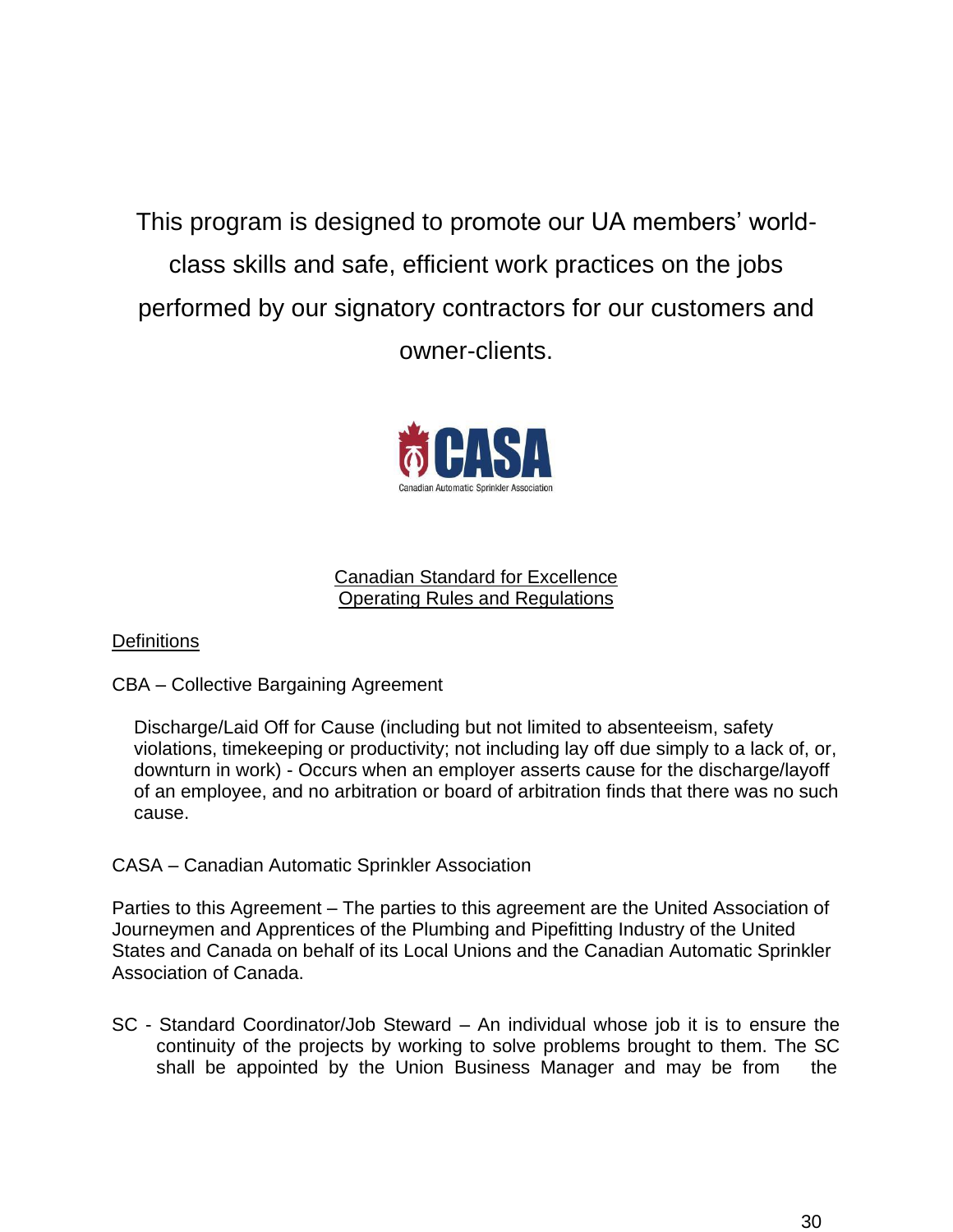Employer's existing work force. Additional SC's may be appointed based upon job and/or crew size.

#### SFE - Standard for Excellence

#### Local Union Responsibilities

The Local Union will provide training for the Standard Coordinator with respect to the purpose and intent of this Standard for Excellence.

The SC is empowered by the Business Manager of the Local Union to work with members and management to correct and solve problems related to job labour performance that have been reported to the Union.

The SC will communicate on a regular basis with the supervision on site and the contractor to convey job progress, work schedules, and work process problems to the employee/members.

Meetings will be established between the Local Union Business Manager or Business Agent and the SC to discuss and resolve issues related to the compliance of the SFE.

If applicable, management will be invited to attend and participate in the process. When deemed necessary, the Local International Representative will be invited to attend and participate in the process.

In the event a member(s) is not meeting SFE responsibilities, the Local Union Business Manager or Business Agent and his respective Executive Board Member will assume the responsibility to address problem member(s) not meeting their obligations.

The role of the union is to make every effort to correct the problem by whatever means, to the extent allowed by applicable law, including, but not limited to, the applicable Labour Laws and the Constitution of the United Association.

#### EMPLOYEE, MEMBER AND LOCAL UNION RESPONSIBILITIES:

To ensure the Standard for Excellence platform meets and maintains its goals, the Business Managers, in partnership with their implementation teams, including Standard Coordinators and the Local membership, shall ensure all members: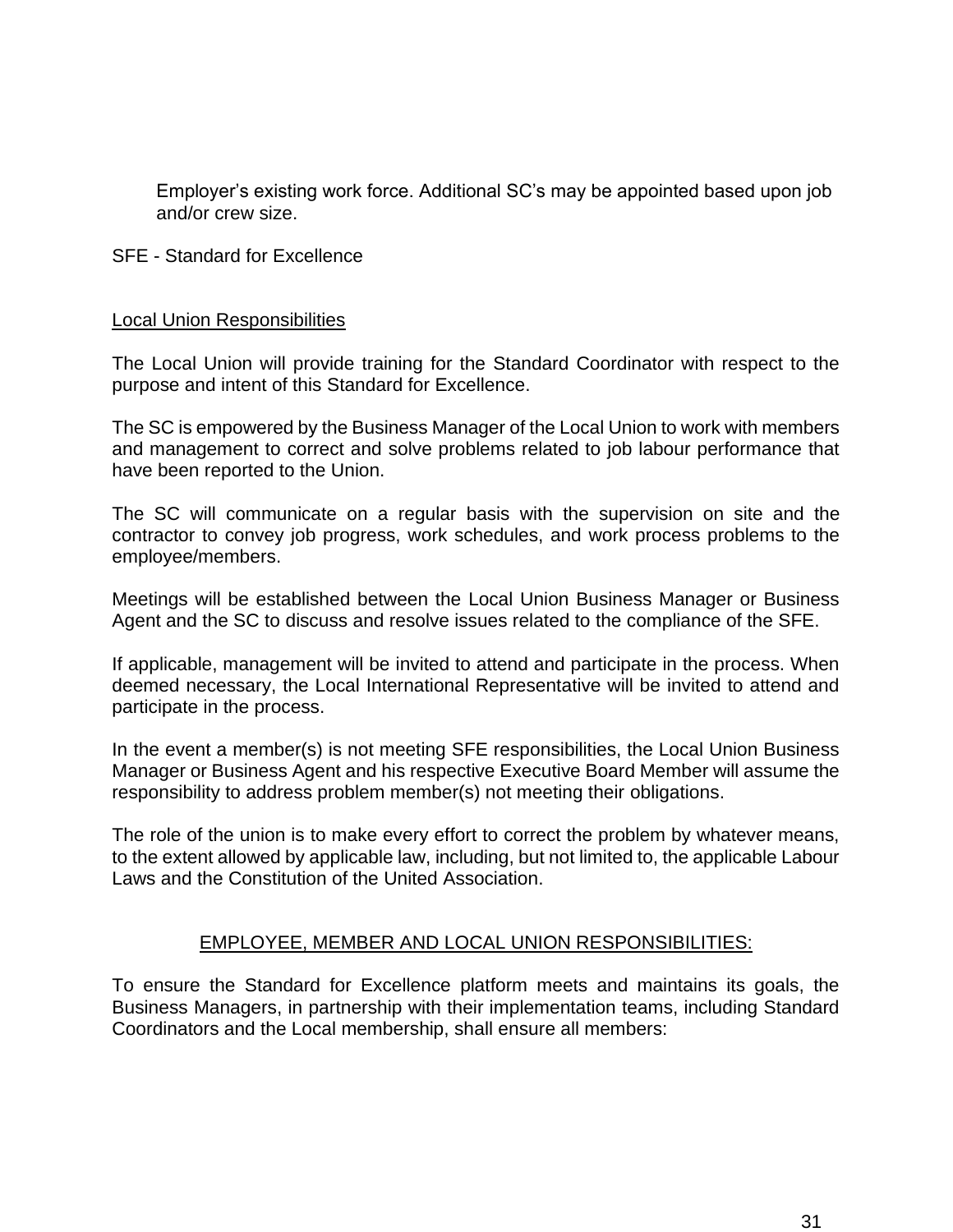- Respect the UA, the customer, client, and contractor by dressing in a manner appropriate for our highly skilled and professional craft. (Offensive words and symbols on clothing and buttons are not acceptable.)
- Eliminate disruptions on the job and safely work towards the on-time completion of the project.
- Meet their responsibilities to the employer and their fellow worker by arriving on the job ready to work, every day on time (Absenteeism and tardiness will not be tolerated.)
- Adhere to the contractual starting and quitting times, including lunch (personal cell phones will not be used during the workday with the exception of lunch and break periods.)
- Meet their responsibility as highly skilled craft workers by respecting those tools and equipment supplied by the employer.
- Use and promote the Local union and international training and certification systems to the membership so they may continue on the road of lifelong learning, thus ensuring Local craft workers are the most highly trained and sought after workers.
- Meet their responsibility to be fit for duty, ensuring a zero tolerance policy for on the job substance abuse is strictly met.
- Be productive and keep inactive time to a minimum.
- Respect and observe the customer, client, and employer and their rules and policies.
- Follow safe, reasonable management directives.
- Communicate with the Site Supervision and SCs in preventing and resolving work/labour problems especially where lack of material and guidance are observed.
- Accept and abide by the Standard for Excellence Operating Rules and Regulations.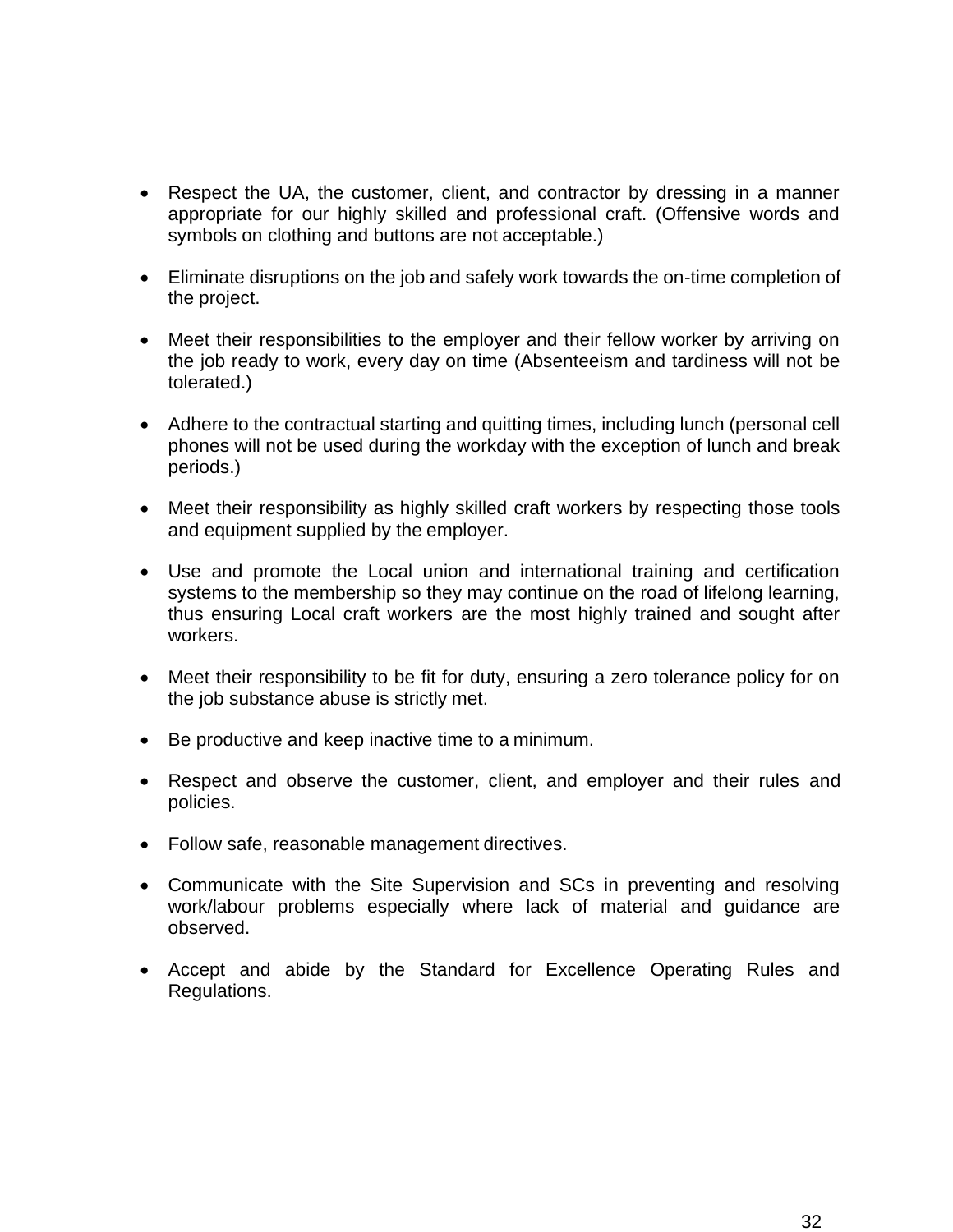#### Process for Addressing Employee Discharges or Layoffs for Cause

Employees who are discharged/laid off by a contractor for cause shall be subject to the following procedures:

- 1. After 1<sup>st</sup> discharge or layoff for cause, the employee/member will meet with the Local Union Business manager or the Regional Business Agent and receive verbal counseling. The content of the counseling will include SFE Disciplinary Guideline and Operating Rules and Regulations and the possible penalties which could be imposed under the SFE as a result of any future discharge or layoff for cause.
- 2. After the  $2^{nd}$  discharge or layoff for cause within a thirty-six (36) month period, the employee/member will meet with the Local Union Business Manager, Local Union Executive Board, for evaluation and counselling related to the reasons for the discharges or layoffs. The employee/member will be counseled related to the reasons for the discharges or layoffs. The employee/member will be advised that any further discharge or layoffs for cause may result in temporary or permanent removal from the Out-of-Work list.
- 3. After the  $3<sup>rd</sup>$  discharge or layoff for cause within a thirty-six (36) month period, the employee/member will meet with the Executive Board, which shall review the facts and make a recommendation for action against the employee/member, with a maximum recommended penalty up to and including permanent elimination from the Out of Work List.

Any penalties imposed as a result of two or more discharges or layoffs for cause within a thirty-six (36) month period, other than permanent elimination from the Out-of-Work list, will be removed from the employee/member's record after thirty-six (36) months.

In the event that the basis for an employee/member's discharge or layoff by a Contractor is challenged as lacking the requisite cause, by a timely grievance filed by the Local Union or the employee/member, that issue shall be resolved pursuant to the provisions of the Grievance and Arbitration Procedure of the applicable CBA prior to any action being taken by the Executive Board.

The suspension of an employee/member's eligibility for referrals from the Out-of-Work List as a result of multiple discharges or layoffs for cause shall not constitute a violation of any provision or section or clause of any applicable Collective Agreement.

The above process may: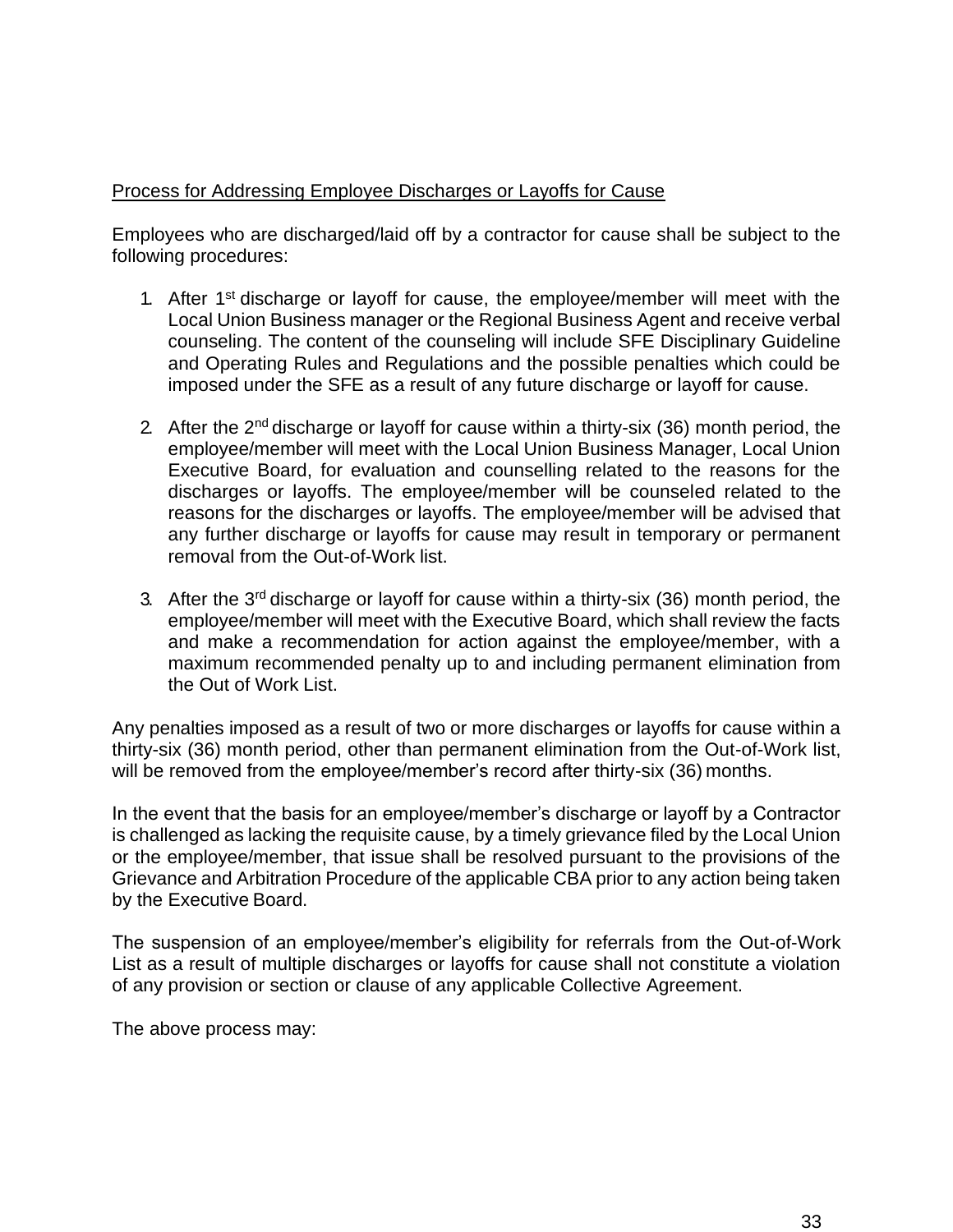- 1. Require the employee/member to obtain drug and/or alcohol counseling or further training from the JATC before again being eligible for referral.
- 2. Disqualify the employee/member for referral from the Out-of-Work List for a period of two (2) or more weeks, or permanently, depending on the seriousness and/or repetitive nature of the conduct, with the Executive Board making the final determination as to the employee/member's continued eligibility for referral.
- 3. Refer the employee/member to an approved employee assistance program for evaluation and recommended action.
- 4. Declare the member eligible for continued referral employment pursuant to the CBA, including when an employee/member can satisfy his/her onus of showing why he/she should be restored on the referral list, with or without conditions.

In the event that any portion of the SFE Disciplinary Guideline and Operating Rules and Regulations conflict with any provision of the CBA, the CBA shall prevail, unless otherwise specifically stated herein. Nothing in the SFE Disciplinary Guideline and Operating Rules and Regulations shall be construed to amend, modify, restrict, or expand upon, any right, obligation, or provision contained in the CBA.

The SFE Disciplinary Guideline and Operating Rules and Regulations shall constitute any addendum to the CBA. Any changes to the SFE Disciplinary Guideline and Operating Rules and Regulations during the term of the CBA must be in writing and signed by the parties. Nothing in the SFE shall hinder the right of the employee/member to file a grievance as allowed for in the CBA.

#### EMPLOYER AND MANAGEMENT RESPONSIBILITIES:

The ultimate responsibility of job management falls on the contractor management. Contractors will become signatory to the SFE Disciplinary Guideline and Operating Rules and Regulations before being able to utilize it in their company marketing.

Contractors who are bound to this Standard recognize their obligation to manage their jobs effectively, and as such shall have the following responsibilities under this Standard of Excellence:

• Educate Superintendents, General Forepersons and Forepersons about the purpose, intent and proper use of the Standard of Excellence.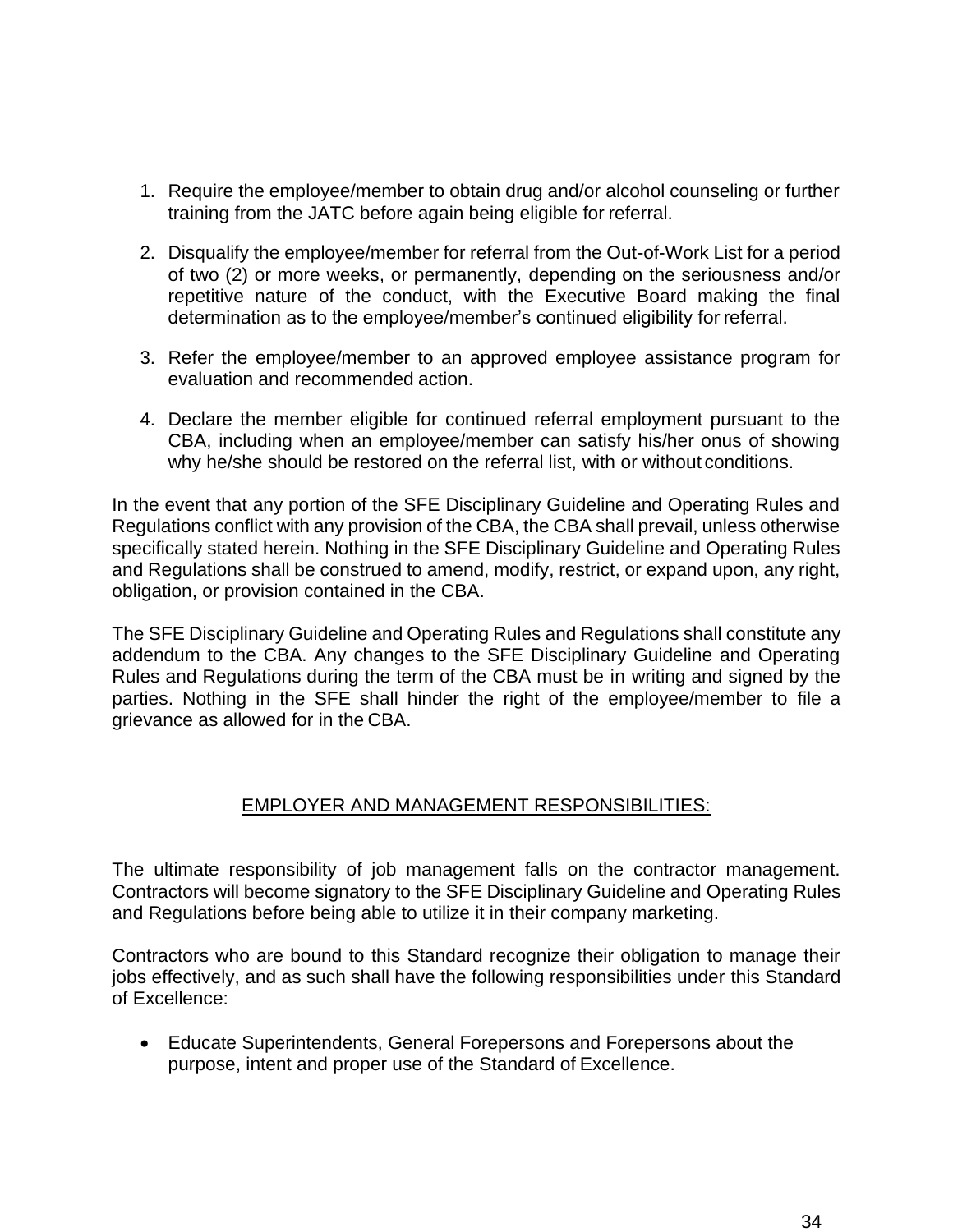- Provide reasons in writing for returning unsatisfactory general foremen, foremen, journey workers and apprentices to the hiring hall.
- Provide worker recognition for a job well done.
- Supply all necessary tools, equipment, material and information in a timely manner to ensure a successful project.
- Provide the necessary leadership and problem-solving skills to jobsite Supervision.
- Create and maintain a safe work environment by providing site specific training, proper equipment and following occupational health and safety guidelines.
- Promote and support continued education and training for employees while encouraging career building skills.
- Treat all employees in a respectful and dignified manner, acknowledging their contributions to a successful project.
- Cooperate and communicate with the Site Supervision and Standards Coordinator in preventing and resolving work problems.
- Problems with Contractor performance shall be addressed as follows:
	- Management will address concerns brought forth by the Standard Coordinator. If the lowest level of management does not resolve the problem, the Local Union Business Manager and Standard Coordinator will address the issues with higher levels of management.
	- If the issues are not corrected, the Union, or the Contractor shall call for a Labour-Management meeting to resolve concerns or issues.
	- If the issue is not resolved, the MCA, Business Manager and the UA International Representative shall meet with the affected contractor and attempt to correct the management problems on the project.
	- Accept and abide by the Standard for Excellence Disciplinary Guideline and Operating Rules and Regulations.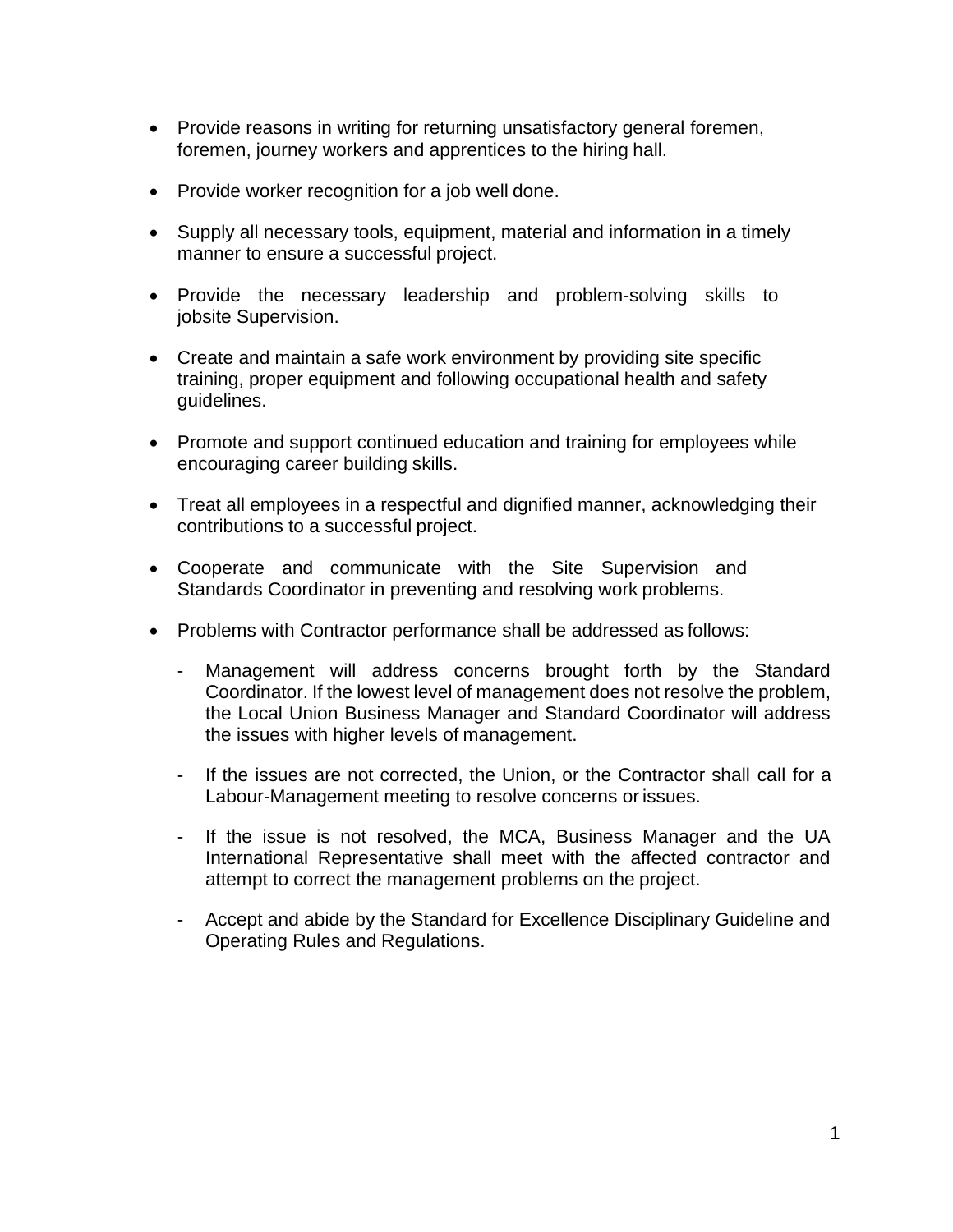#### **U.A LOCAL UNIONS WITH SPRINKLER JURISDICTION**

| Local 853<br>(Ontario)          | 60 Shields Court<br>Markham, Ontario<br><b>L3R 9T5</b>                                    |  | (905) 477-6022<br>Fax (416) 498-5141   |
|---------------------------------|-------------------------------------------------------------------------------------------|--|----------------------------------------|
| Local 740<br>(Newfoundland)     | P.O. Box 8583, Station A<br>St. John's, Newfoundland<br>A1B 3P2                           |  | (709) 747-2249<br>Fax (709) 747-0364   |
| Local 56<br>(Nova Scotia)       | 30 Neptune Crescent, Woodside Industrial Park<br>Dartmouth, Nova Scotia<br><b>B2Y 4R8</b> |  | (902) 466-9920<br>Fax (902) 466-2368   |
| Local 325<br>(New Brunswick)    | P.O. Box 1060 Station A<br>Fredericton, New Brunswick<br>E3B 5C2                          |  | (506) 459-6044<br>Fax (506) 453-1416   |
| Local 144<br>(Quebec)           | 9735 St-Laurent Blvd.<br>Montreal, Quebec<br><b>H3L 2N4</b>                               |  | $(514)$ 385-1171<br>Fax (514) 385-1173 |
| Local 254<br>(Winnipeg)         | 34 Higgins Avenue<br>Winnipeg, Manitoba<br><b>R3B 0A5</b>                                 |  | (204) 947-0497<br>Fax (204) 947-1512   |
| Local 179<br>(Saskatchewan)     | 402 Solomon Drive<br>Regina, Saskatchewan<br><b>S4N 5A8</b>                               |  | (306) 569-0624<br>Fax (306) 781-8052   |
| Local 488<br>(North Alberta)    | 16214 - 118 Avenue<br>Edmonton, Alberta<br><b>T5V 1M6</b>                                 |  | $(403)$ 452-7080<br>Fax (403) 452-1291 |
| Local 496<br>(South Alberta)    | 5649 Burbank Road S.E.<br>Calgary, Alberta<br><b>T2H 1Z5</b>                              |  | $(403)$ 252-1166<br>Fax (403) 252-4591 |
| Local 170<br>(British Columbia) | 201 - 1658 Foster's Way<br>Delta, B.C.<br><b>V3M 6S6</b>                                  |  | (604) 526-0441<br>Fax (604) 526-6343   |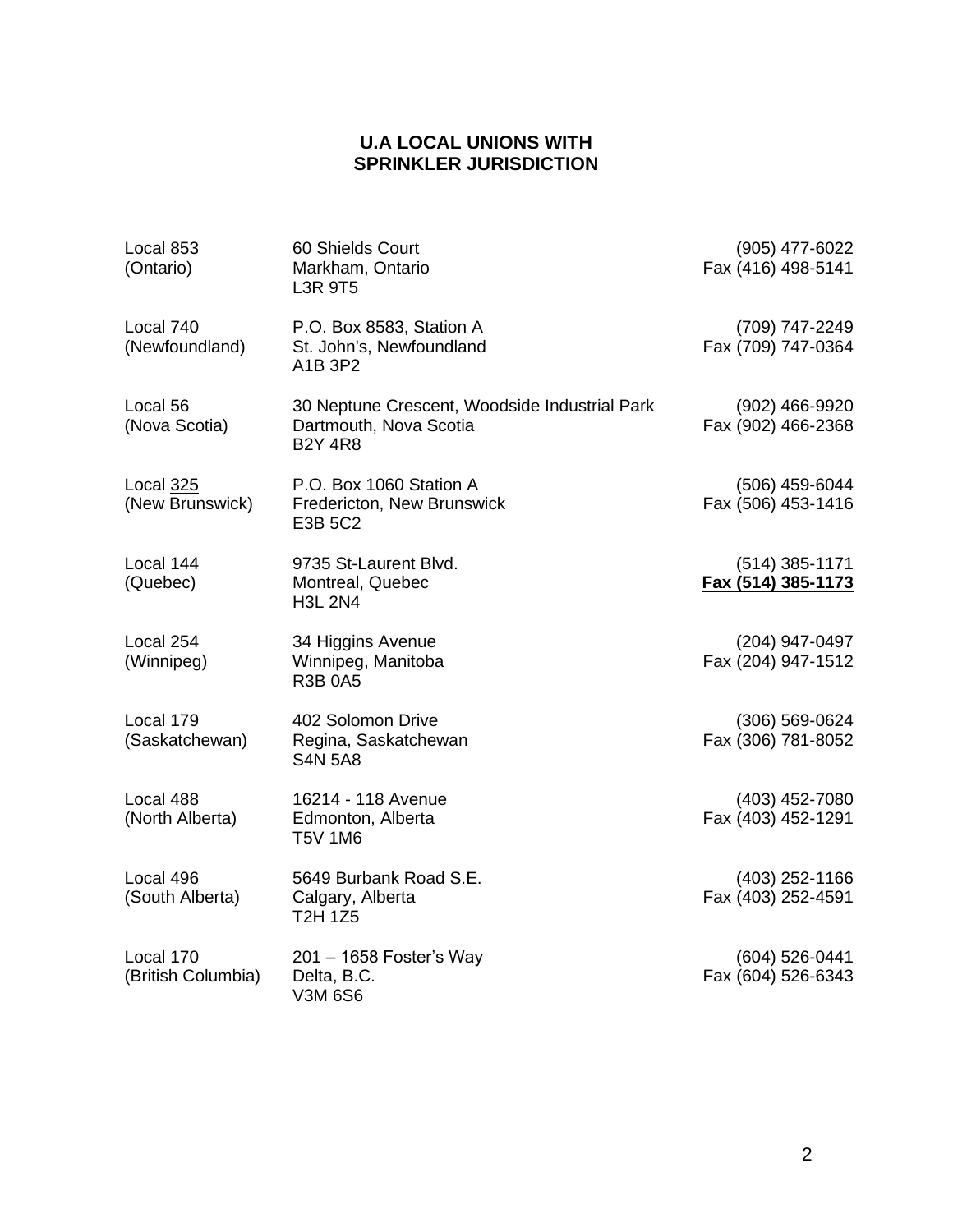# OTHER PARTIES FOR INFORMATION

#### **Mark McManus**, General President

| Patrick Kellet, General Secretary-Treasurer<br><b>Bradley Karbowsky, National Sprinkler Advisory Chairman</b> |                     |
|---------------------------------------------------------------------------------------------------------------|---------------------|
| Three (3) Park Place Annapolis, Maryland 21404                                                                | Tel: (410) 269-2000 |
| Terence Snooks, U.A. Director of Canadian Affairs                                                             | Tel: (613) 565-1100 |
| 442 Gilmour Street, Ottawa, ON K2P 1P9                                                                        | Fax: (613) 565-1200 |
| Heiko Wiechern, International Representative                                                                  | Tel: 780.418-8008   |
| Box 343, Sanford MB, R0G 2J0                                                                                  | Fax: 780.470-8006   |
| <b>Greg Mitchell, Special Representative</b><br>442 Gilmour Street, Ottawa, ON K2P 1P9                        | Tel (519) 880-0836  |
| <b>Terry Webb-Administrative Assistant to the General President</b>                                           | Tel: 613-5651100    |
| 442 Gilmour Street, Ottawa, ON K2P 1P9                                                                        | Fax: 613-565-1200   |
| <b>Bruce Myles.</b> International Representative<br>2577 Route 121, Riverbank, NB, E5T 4M7                    | Tel: 506-276-3216   |
| John Galt, Canadian Automatic Sprinkler Association                                                           | Tel (905) 477-2270  |
| 315 Renfrew Drive, Suite 302, Markham, ON L3R 9S7                                                             | Fax (905) 477-3611  |
| Global Benefit Plan Consultants Inc.                                                                          | Tel (416)635-6000   |
| 88 St. Regis Crescent S, North York, ON, M3J 1Y8                                                              | Fax (416) 635-6464  |
| Ministry of Education and Training                                                                            | Tel (416) 325-2929  |
| 22 <sup>nd</sup> Floor, Mowat Block, 900 Bay Street, Toronto, ON M7A 1L2                                      | Fax (416) 325-616   |
| James Hogarth, Business Manager, Ontario Pipe Trades Council                                                  | Tel 905-665-3500    |
| 400 Dundas Street East Whitby, Ontario L1N 0K1                                                                | Fax 905-665-3400    |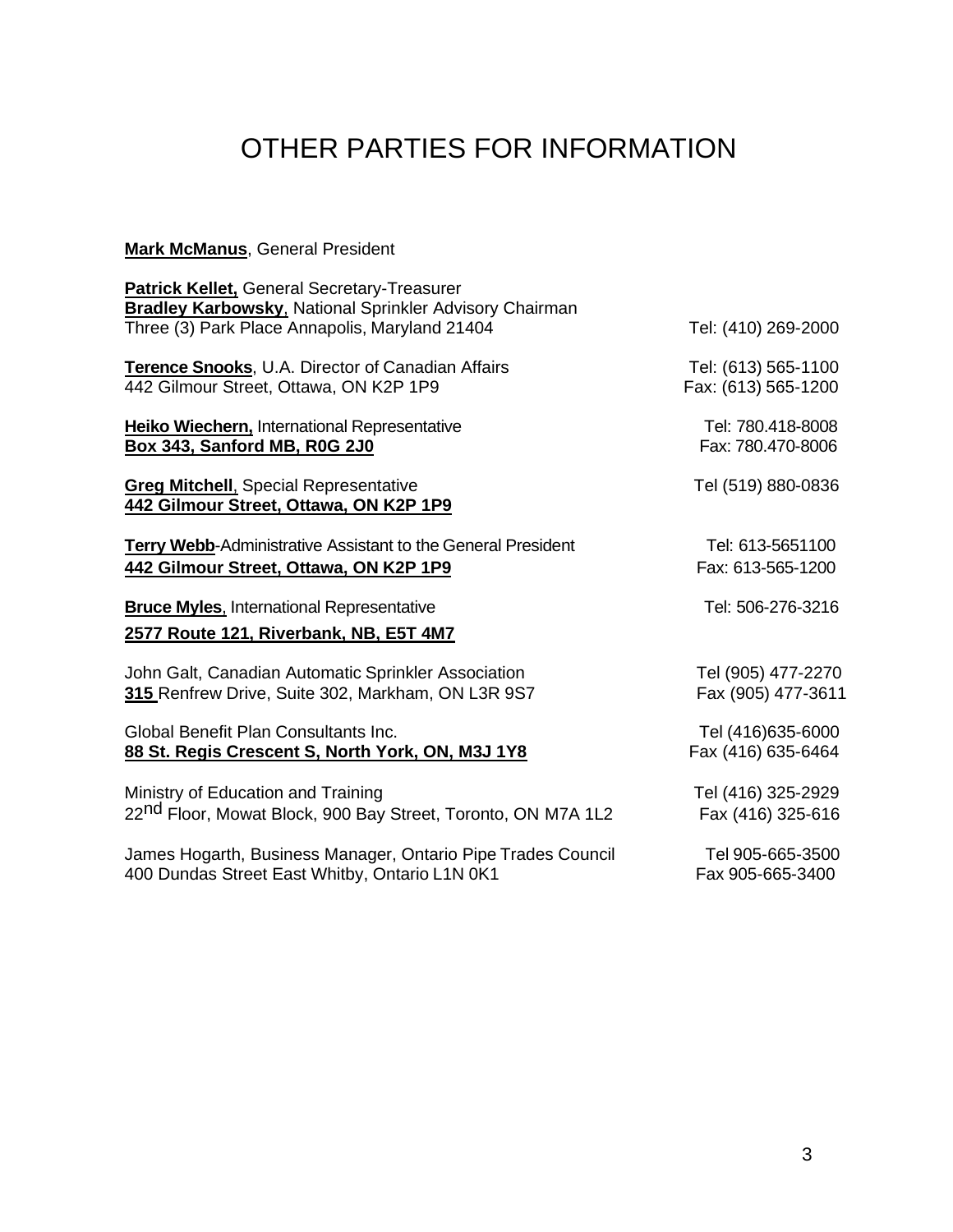## UNITED ASSOCIATION ONTARIO LOCALS

| Local 46          | 936 Warden Avenue            | (416) 759-6791     |
|-------------------|------------------------------|--------------------|
| (Toronto)         | Scarborough, Ontario M1L 4C9 | Fax (416) 759-7346 |
| Local 67          | 104-195 Dartnall Rd          | $(905)$ 385-0043   |
| (Hamilton)        | Hamilton, Ontario L8W 3V9    | Fax (905) 385-3467 |
| Local 71          | 1250 Ages Drive              | $(613)$ 728-5583   |
| (Ottawa)          | Ottawa, ON K1G 5T4           | Fax (613) 728-7242 |
| Local 401         | 25 Terry Fox Drive           | $(613) 547 - 1153$ |
| (Kingston)        | Kingston, Ontario K7M 7K5    | Fax (613) 544-1099 |
| Local 401         | 26 Caristrap Street, Unit 3  | $(905)$ 623-1666   |
| (Lakeshore)       | Bowmanville, Ontario L1C 3Y7 | Fax (905) 623-8735 |
| Local 527         | 225 Frobisher Drive          | (519) 746-3300     |
| (Kitchener)       | Waterloo, Ontario N2V 2G4    | Fax (519) 746-7660 |
| Local 527         | 3429 St. Etienne Blvd.       | (519) 946-9995     |
| (Windsor)         | Windsor, Ontario N8W 5B1     | Fax (519) 946-9996 |
| Local 527         | 523 First Street             | $(519)$ 455-5630   |
| (London)          | London, Ontario N5V 4V1      | Fax (519) 659-7831 |
| Local 46          | Box 613, 295 Edgehill Drive  | (705) 722-3006     |
| (Barrie)          | Barrie, Ontario L4M 4V1      | Fax (705) 722-0754 |
| Local 628         | 959 Alloy Drive              | (807) 623-1041     |
| (Thunder Bay)     | Thunder Bay, Ontario P7B 5W4 | Fax (807) 623-0403 |
| Local 663         | 1151 Confederation Street    | (519) 337-6569     |
| (Sarnia)          | Sarnia, Ontario N7S 3Y5      | Fax (519) 332-3054 |
| Local 67          | P.O. Box 8                   | (905) 227-6660     |
| (Niagara)         | Thorold, Ontario L2V 3Y7     | Fax (905) 227-3183 |
| Local 787         | 419 Deerhurst Drive          | (905) 790-1019     |
| (Ontario Refrig.) | Brampton, Ontario L6T 5K3    | Fax (905) 790-1022 |
| Local 800         | 1640 Bancroft Drive          | (705) 560-3800     |
| (Sudbury)         | Sudbury, Ontario P3B 1R8     | Fax (705) 560-3167 |